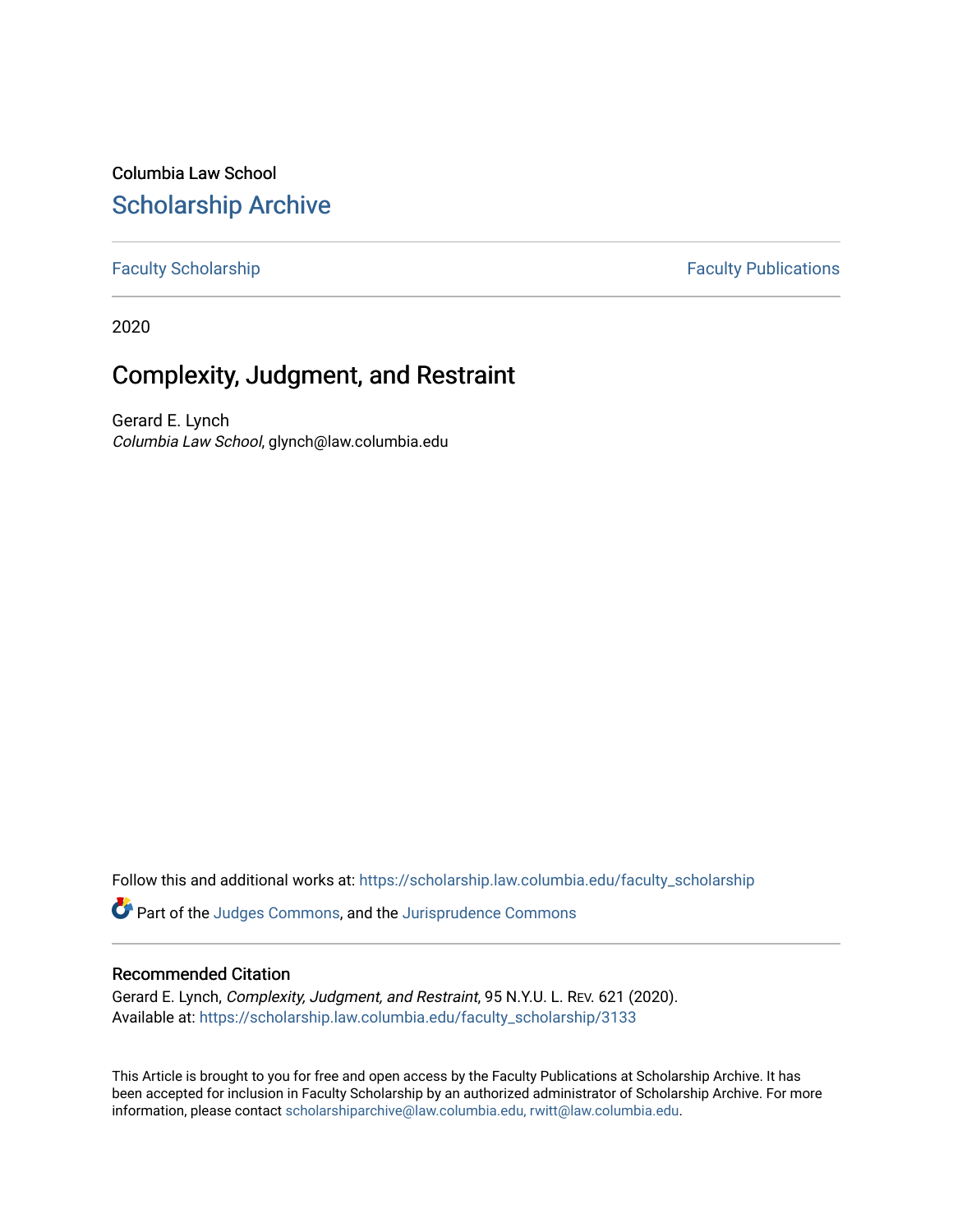# NEW YORK UNIVERSITY LAW REVIEW

VOLUME 95 JUNE 2020 NUMBER 3

# *MADISON LECTURE*

# COMPLEXITY, JUDGMENT, AND RESTRAINT

# GERARD E. LYNCH\*

| INTRODUCTION $\ldots \ldots \ldots \ldots \ldots \ldots \ldots \ldots \ldots \ldots \ldots \ldots$ 621 |  |  |
|--------------------------------------------------------------------------------------------------------|--|--|
|                                                                                                        |  |  |
|                                                                                                        |  |  |
|                                                                                                        |  |  |
|                                                                                                        |  |  |
|                                                                                                        |  |  |
|                                                                                                        |  |  |
|                                                                                                        |  |  |

#### **INTRODUCTION**

I am honored to have been asked to give this year's James Madison Lecture. I hesitate to single out any of my extraordinary predecessors at this podium—there are too many great judges to list, and too much risk of slighting any. So I will note only that the list includes both judges for whom I clerked more than forty years ago, Justice William J. Brennan, Jr., and Chief Judge Wilfred Feinberg, of the court on which I now serve. That long-ago law clerk could not have dreamed of being someday in a position once occupied by those two giants of my current profession: the art and craft of judging.

That profession, that art, is under considerable pressure today. In the legal academy, there has long been a body of thought that sees the

<sup>\*</sup> Judge Gerard E. Lynch, United States Court of Appeals for the Second Circuit; Paul J. Kellner Professor of Law, Columbia Law School.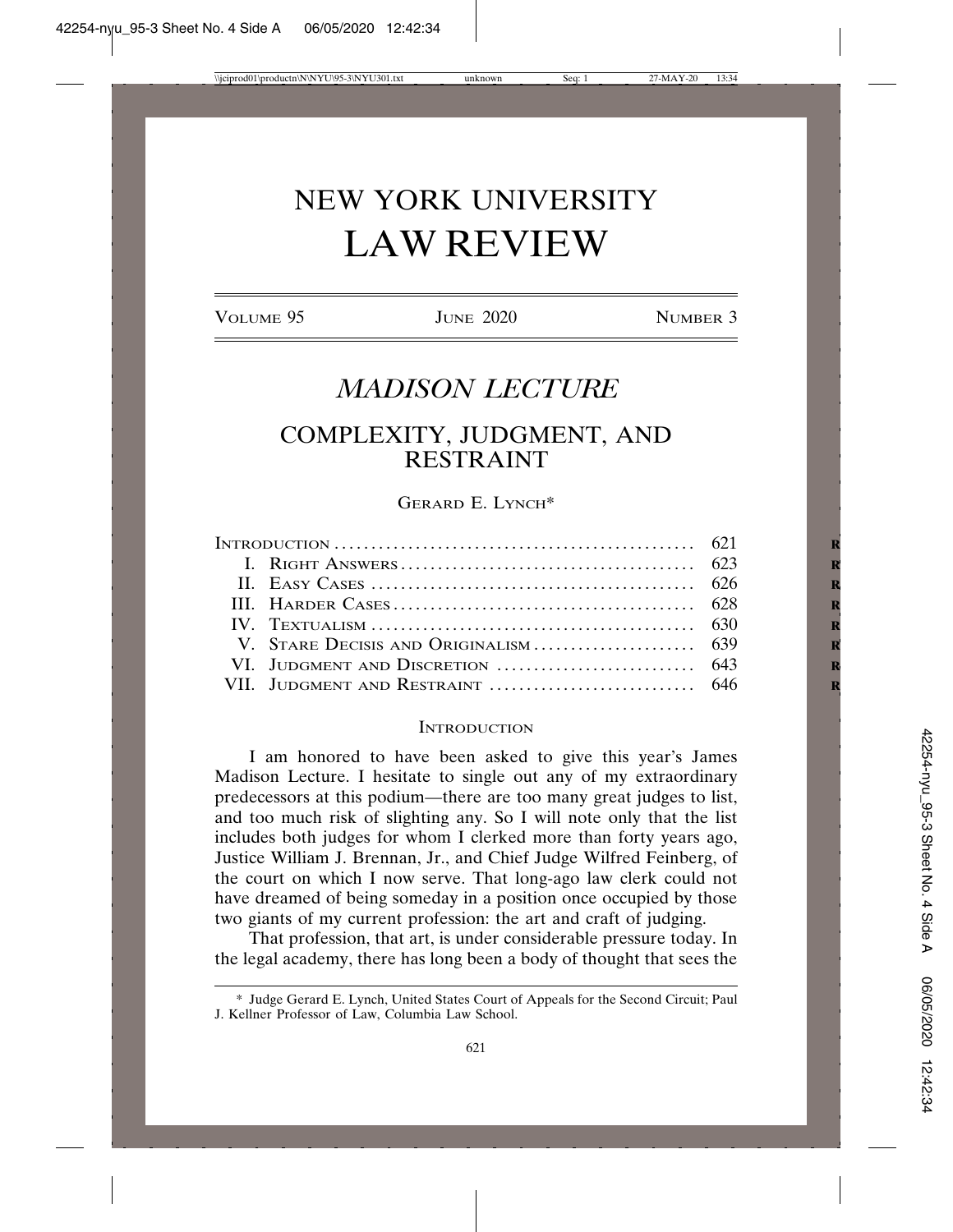work of judges as a mere mask for the exercise of raw power. Increasingly, our political leaders act as if to reinforce the message of critical theorists, and their actions may help to turn that message from a theory to a reality. The press cannot seem to report the decision of a federal court on a matter of political significance without identifying the judges who made it by the political party of the President who appointed them. The general public, which has tended to rate the judiciary highest among the three branches of our government, seems increasingly skeptical. And indeed, whenever I speak to nonlawyers about what judges do, their questions often seem to assume that when confronted with questions that touch on controversial issues of public policy, the role of the judge is simply to decide what is the best rule by which of course the questioner means "to reach the outcome that [the questioner thinks] is [ideologically or politically] correct."

If politicians, editorialists, and law students seem to expect judges to decide cases based on their political preferences, judges speaking out in defense of judicial independence often take an opposite, but equally simplistic, tack: resorting to metaphors that seem to strip judges of judgment, as if judges could be replaced by something like the "K-zone" computer that television baseball commentators use to critique the performance of umpires. Other judges retreat to a set of formalistic rules that (an informed but cynical citizen might observe) produce, with suspicious regularity, results that correspond to the policy preferences of one political party. It is not a good time for nuance and complexity, but nuance and complexity is what, for good or ill, I have to offer this evening.

I want to speak about a jurisprudential question that was a hot academic topic when I was a young lawyer: whether there are correct answers to difficult questions of law. I caution that I am not a professional philosopher of law, and so I approach this topic not from deep theoretical premises but from the experience of many years of trying to make sense of concrete legal problems, as a practicing lawyer and judge, as well as a legal academic. The answers I will propose, I am afraid, are somewhat personal, and are rooted not in jurisprudential first principles, but in what it feels like, at least for me, to act as a judge.

The debate over right answers was often formulated, in the era of my youth, as one aspect of a debate between two formidable legal philosophers, the then-established eminence H.L.A. Hart and the then-upstart Ronald Dworkin, later to grace the faculty of this law school. Hart had contended that the system of rules created by legislation and precedent left a considerable number of questions open to judicial lawmaking, where the judge must exercise judgment and dis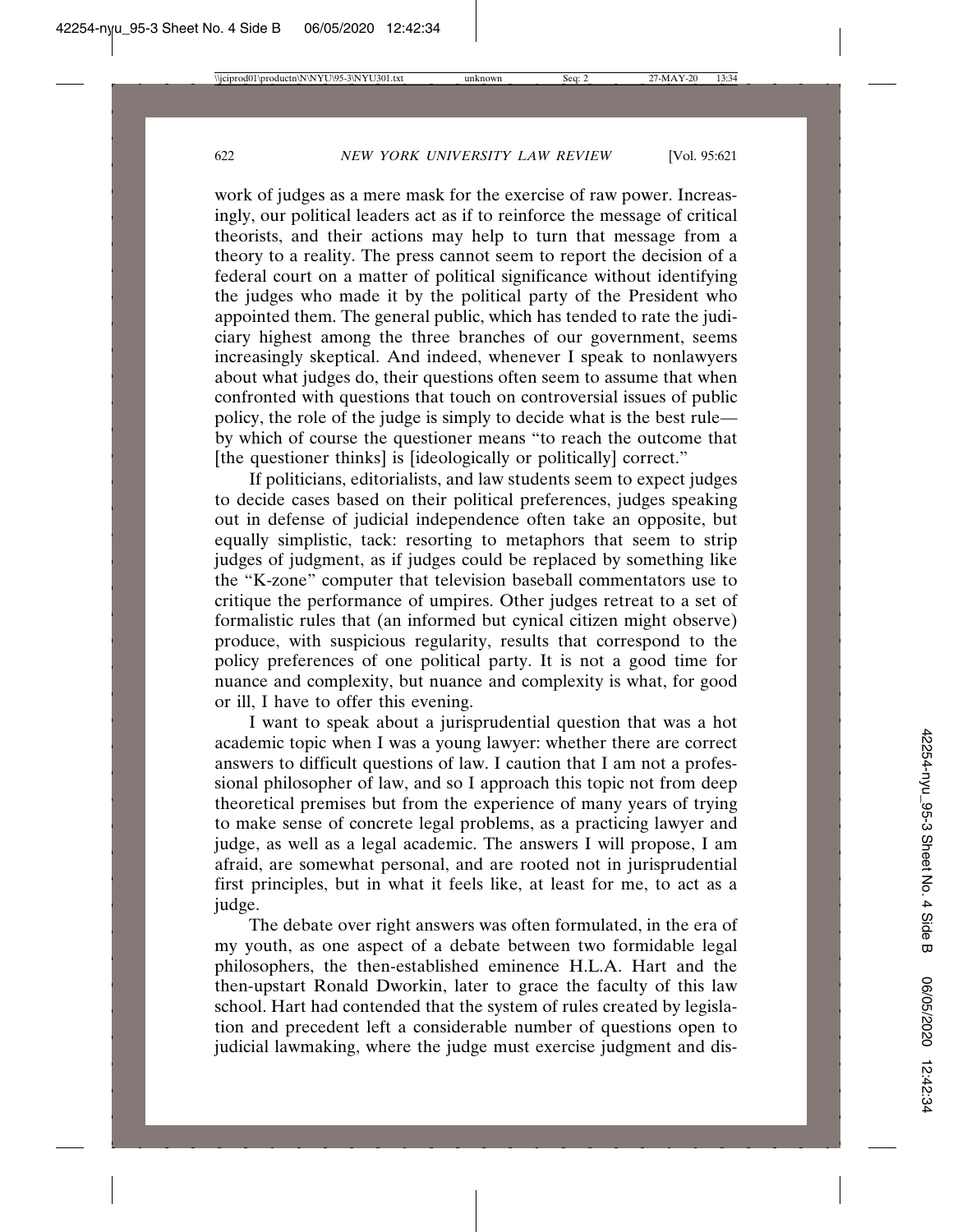cretion. As he put it, "at the margin of rules and in the fields left open by the theory of precedents, the courts perform a rule-producing function . . . very like the exercise of delegated rule-making powers by an administrative body."1 In contrast, Dworkin argued that this theory was inadequate, and proposed what he contended was a "better theory": "that even when no settled rule disposes of the case, one party may nevertheless have a right to win."2 That disagreement was part of a much broader jurisprudential debate, which long pre-dates Hart and Dworkin, and has continued in the decades since I encountered it in Dworkin's book, concerning the relationship between law and morality. As I've noted, I am not qualified to enter that broader debate. I want to address only the humbler question of how a working judge struggles with the many questions that confront him or her in deciding actual cases.

In doing so, I want to suggest three propositions: First, that while most legal disputes can be resolved by identifying answers that are clearly correct under ordinary rules of legal reasoning, Hart is right that a significant number of important cases, including many that are politically salient, do not have answers that can be classified as "right" simply by applying those rules. Second, that one important reason for this conclusion is that the principles of reasoning that are sufficient to resolve most legal questions have exceptions and qualifications that frequently require the exercise of judicial judgment. And third, that the recognition that judgment is required in such cases is important to validating the principle of judicial restraint, a critical value that can only have real bite in a world in which judges are acknowledged to be exercising judgment in selecting an answer from among several more or less equally viable lines of reasoning, while the effort to resolve cases by more mechanical rules can point to unrestrained judicial interventions in the political process.

## I

# RIGHT ANSWERS

To start with, I suppose I need to define my terms. What do we even mean by a right answer? That is a fair question, though it is not one that unduly vexes the counselor at law in her office facing a question from a client. My working, purely functional, definition of a right answer is by and large the one that a lawyer answering a client's question has implicitly in mind. What I mean is simply that the answer to a legal question is right when a lawyer asking the question can answer it

<sup>1</sup> H.L.A. HART, THE CONCEPT OF LAW 135 (3d ed. 2012).

<sup>2</sup> RONALD DWORKIN, TAKING RIGHTS SERIOUSLY 81 (1977).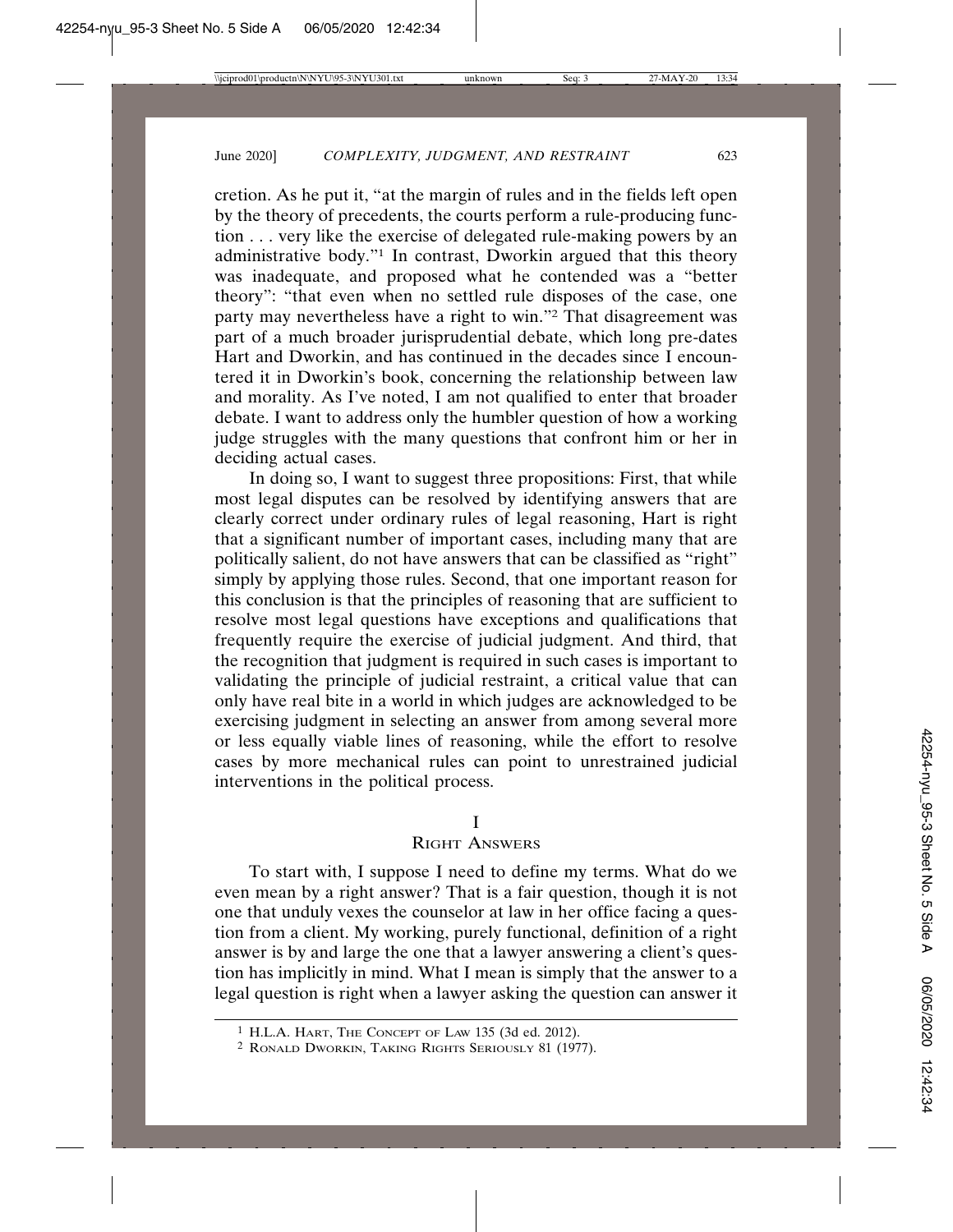with a solid conviction that a substantial majority of competent lawyers and judges would give the same answer and would find that answer essentially uncontroversial. Such an answer is the one the lawyer would regard as right.

It can be objected that this definition prejudices Dworkin in the philosophical debate or begs the question he wants to answer. While he contends that the judge's duty is to decide "what the rights of the parties *are*, not to invent new rights retrospectively," he quickly qualifies that by adding that it is "no part of [his] theory that any mechanical procedure exists for demonstrating what the rights of parties are in hard cases," and that "reasonable lawyers and judges will often disagree about legal rights."3 I don't purport to argue that my definition answers some ontological question about what law is or what answers are right in some absolute or abstract sense. My definition, however, is the one I expect most lawyers would give, because it is born of the work of explaining law to actual clients and arguing points of law to judges, both from the advocate's podium as a lawyer and in conference rooms as a judge.

In those very practical contexts, it seems to me that if I do not have an argument—not necessarily a purely "mechanical" one, but one solidly rooted in traditional lawyerly methodology—that will persuade a substantial majority of judges, regardless of their political persuasion, their jurisprudential assumptions, or the political party responsible for their election or appointment, then I do not have a legal answer that is clearly right. It doesn't matter to my client, who wants to know whether she can deduct the expense from gross income or whether he will incur liability if he takes a certain action, what a legal philosopher would conclude is ontologically the "correct" legal answer, or even whether the philosopher believes there is such a thing. If I cannot answer the client's question with some degree of certainty, there is, in the only sense that matters to the client, no right answer; there is at best an answer that comes with some degree of risk of turning out to be wrong.

The same is true when I confront a question posed in appellate briefs by capable and conscientious lawyers. As I assess the case, if the lawyers are indeed competent, there will often be at least some more or less plausible arguments made by each side. As I try to work my way to an answer, I am often thinking about whether the answer that seems most persuasive to me will likely be persuasive to the other judges assigned to the panel that will decide the case, judges who may have different political values and jurisprudential approaches than I

<sup>3</sup> *Id.* (emphasis added).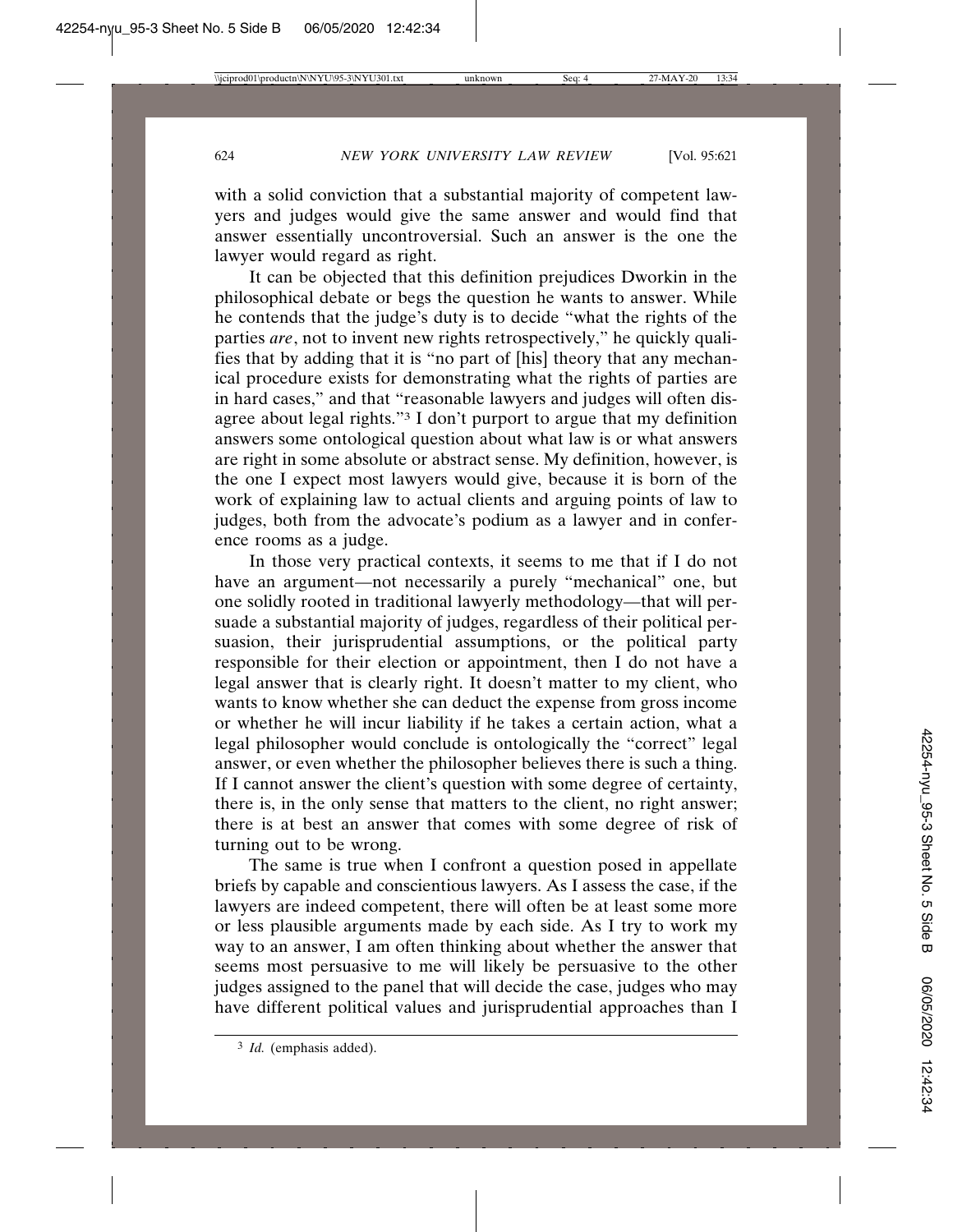do. In a great many cases, the answer is clearly yes—that my interpretation of the governing statutory or contractual language, or my conclusion as to whether a cited precedent is controlling or distinguishable, is sufficiently solid that it will likely appeal to the others, regardless of whether they are "Obama judges" or "Trump judges," "Clinton judges" or "Bush judges." The answer is comfortably, if not unequivocally, *right*. I am not always correct in my prediction; sometimes one of us may just have overlooked some argument that renders the case more problematic, and sometimes one of us may be blinded by an unrecognized ideological presupposition that makes something seem very clear to the person holding that belief, but that someone with a different set of political or jurisprudential principles may see quite differently. But when I am confident of what the views of the panel will likely be, I am usually correct, and the result winds up being unanimous regardless of the composition of the panel.4

But there are other cases where the legal materials seem, to me, open to divergent views. The lawyers on both sides present persuasive arguments, and even if I have a fairly strong view that one side has the *better* argument, I expect that the case may produce different answers from different judges, sometimes for reasons that the general public or the editorial page of the *New York Times* would classify in political terms, but sometimes just because the materials simply point in divergent directions, and I cannot be sure that they will be assembled in the same way even by a colleague with whom I generally share political or jurisprudential values.

From my vantage as a judge sitting on a court that operates collegially, it doesn't matter very much, any more than it matters to the lawyer counseling a client, whether I decide, with Dworkin, that my answer is "right" in some larger moral, political, or jurisprudential sense, or consider that the question is one on which the court has "discretion" to act, to which a colleague's projected answer is more or less equally valid to mine. Each of us on the panel has to decide for himself or herself which set of arguments is more persuasive, and if we aren't unanimous about that, whichever side gets two votes wins.

Moreover, in a system of precedent, that result becomes, in my functional sense, the *law* (at least, the law in our circuit, at least until and unless the Supreme Court or our court sitting en banc overrules the decision). Once the case has been decided, a lawyer advising her

<sup>4</sup> That doesn't mean the lawyer on the losing side of the argument was not competent. That lawyer may have honestly advised her client that their legal argument was precarious, and indeed that the judges almost certainly wouldn't buy it, but that there was at least a colorable argument that, in light of the stakes of the case, was worth the perhaps modest additional cost of an appeal.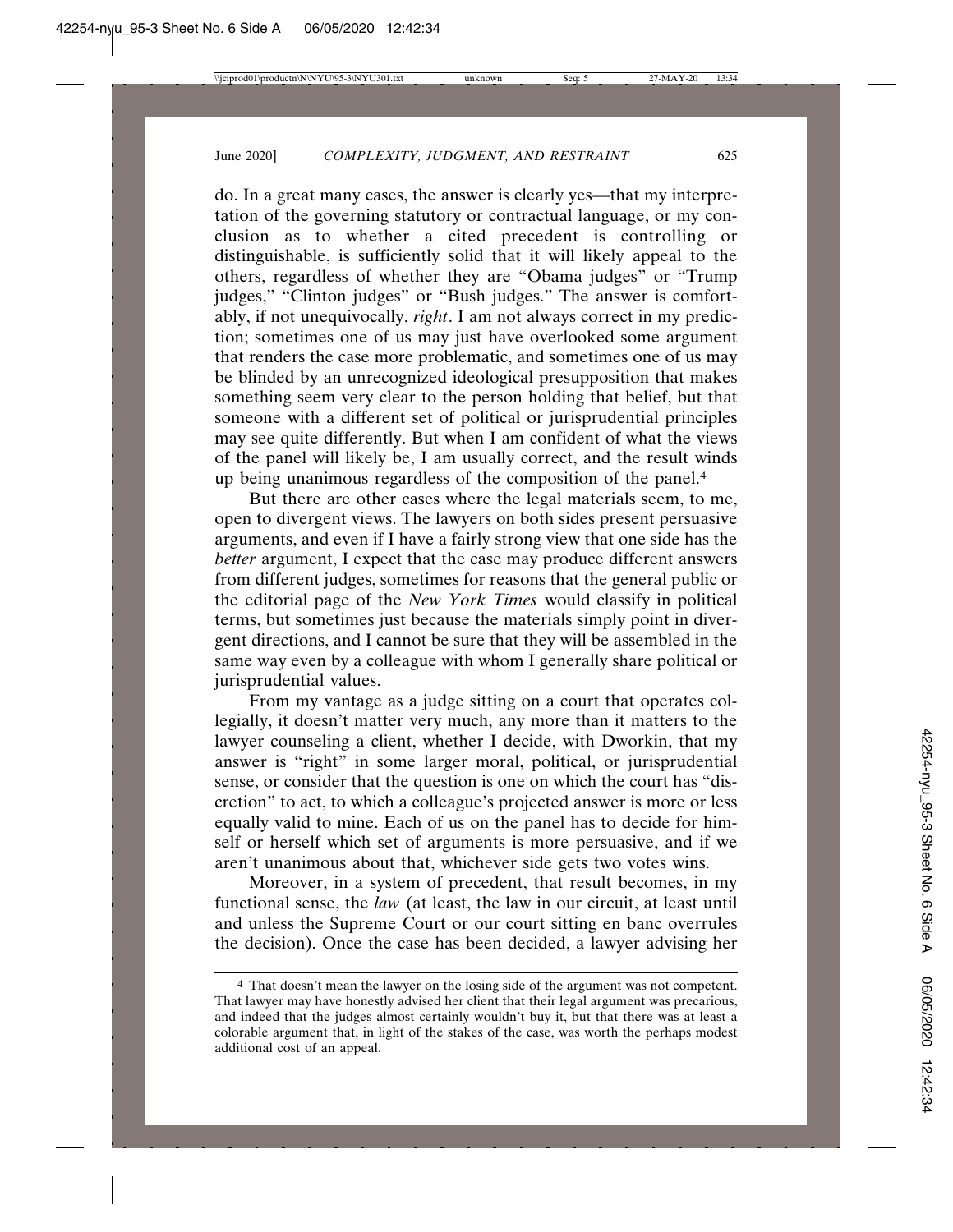client in a closely similar situation can now give a definitive "right" answer to the legal question. That is what we mean when we say that the court has adopted a rule or decided that a given legal proposition is correct. If my panel is struggling with a difficult legal question and we know that the same question is pending in a case that was argued before the Supreme Court earlier in the Term, we are likely to hold the case pending the Supreme Court's decision because it is very likely that, once that decision is released, our question will become an easy one. I may shake my head and say that the Court got the answer "wrong"—meaning that I would have balanced differently the divergent factors and arguments that made the case difficult—but there is no longer a doubt about the correct legal answer.

Perhaps my description will seem simplistic to the philosophically sophisticated. But that is the way law works, and all practicing lawyers and judges know it.

## II

# EASY CASES

In terms of my definition, as the above discussion illustrates, it follows that there are indeed right answers to most legal questions. That proposition too will surprise no practicing lawyer, though it may surprise some first-year law students. Their surprise may stem partly from a theoretical commitment to some version of legal realism or critical legal theory, but it probably stems more from the quite reasonable preoccupation of legal education, particularly at the most highly regarded schools, with teaching students how to argue difficult legal issues. No one is going to pay lawyers top dollar to answer questions that any reasonably literate person can answer simply by reading the words of a statute or rule. It is better for our students to develop a facility for understanding how to decipher more problematic rules or cases and how to argue for the client's preferred result in a case that is subject to considerable doubt. But that focus tends to give students the impression that virtually any legal proposition can be argued for or against with equal plausibility.

The vast majority of legal questions that arise in most people's day-to-day lives, however, are easy ones. And that is a good and indeed necessary thing. People should be, for the most part, free to go about their business with some confidence that their common-sense, socially mediated judgments of how a person should act will accord with the society's laws. We don't want people to need an expensive consultation with counsel before acting in ways most people would find unproblematic. And even when questions require a legal consul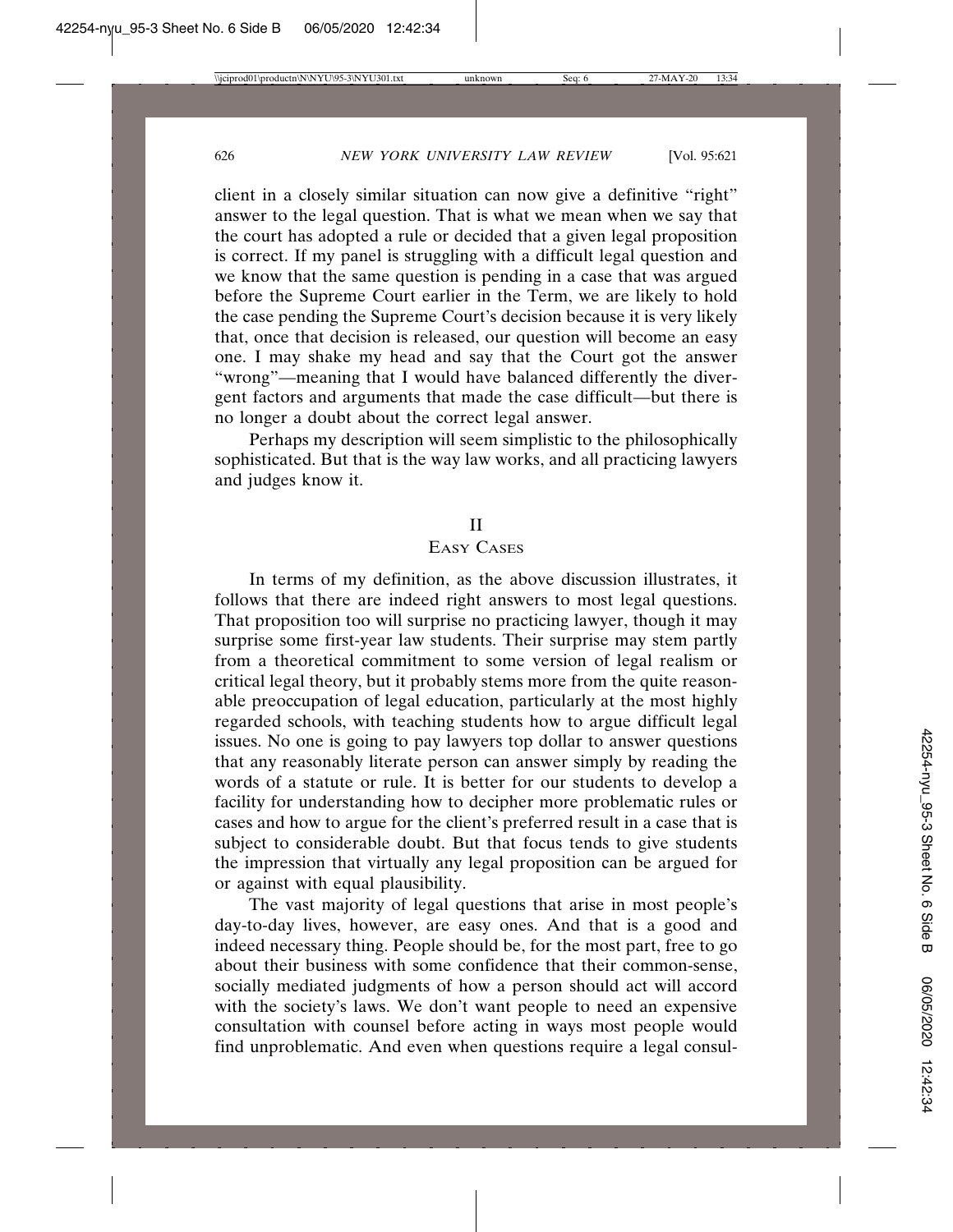tation, because they depend on rules that are more specialized or technical and are not simply reflections of common moral judgments, the answers will often be readily accessible to a trained professional. Most legal questions are, in practice, answered not by the Supreme Court, or by any other court, but by lawyers sitting in their offices. "What do I have to do to make an enforceable will?" "If I get a divorce, how will my and my spouse's property be divided?" "Am I likely to be civilly liable to someone if I do this?" Our society would be in terrible shape if such questions could not, most often, be answered with some certainty, or if a lawyer could say only that it depends on whether you get an "Obama judge" or a "Trump judge."

Whatever shape you think the country is in, its problems do not include that one. Lawyers are typically able to answer the questions their clients put to them with a fair measure of certainty, perhaps not off the top of their heads but after carefully debriefing the client about all the facts and circumstances of the client's particular situation and doing research into statutes, regulations, and precedents. Even when no definitive answer is possible, the lawyer can usually give a sufficiently definite answer to solve the client's problem: "If you do it that way, there's a pretty good chance you can get this tax benefit, but if you structure the transaction in this alternative way, you will definitely get the benefit at only a modest additional cost, so it's worth the trouble and expense to do it that way instead." Or: "There is a sufficiently high risk that what you proposed will be construed as fraud that you simply don't want to take the risk."

That is hardly an original or controversial point, but it's worth making because an overbroad cynicism about law is sometimes expressed by members of the public or even sophisticated legal commentators. Language is imperfect at conveying meaning, but it is not infinitely open-ended. Legal materials may be open to interpretation, but they are not infinitely malleable.

But of course, even the cynics don't really mean that *all* law is open to political manipulation; they mean only a certain category of legal decisions, usually by the Supreme Court, usually in constitutional matters. That is, what the cynics really mean is that the subset of constitutional cases that reach the Supreme Court and that involve questions that are of great political interest and on which society is deeply divided, are not easily decided by reference to conventional legal materials. So it is of some importance to realize that the basic bedrock of the law is not a matter of politics but of reasonably clear rules that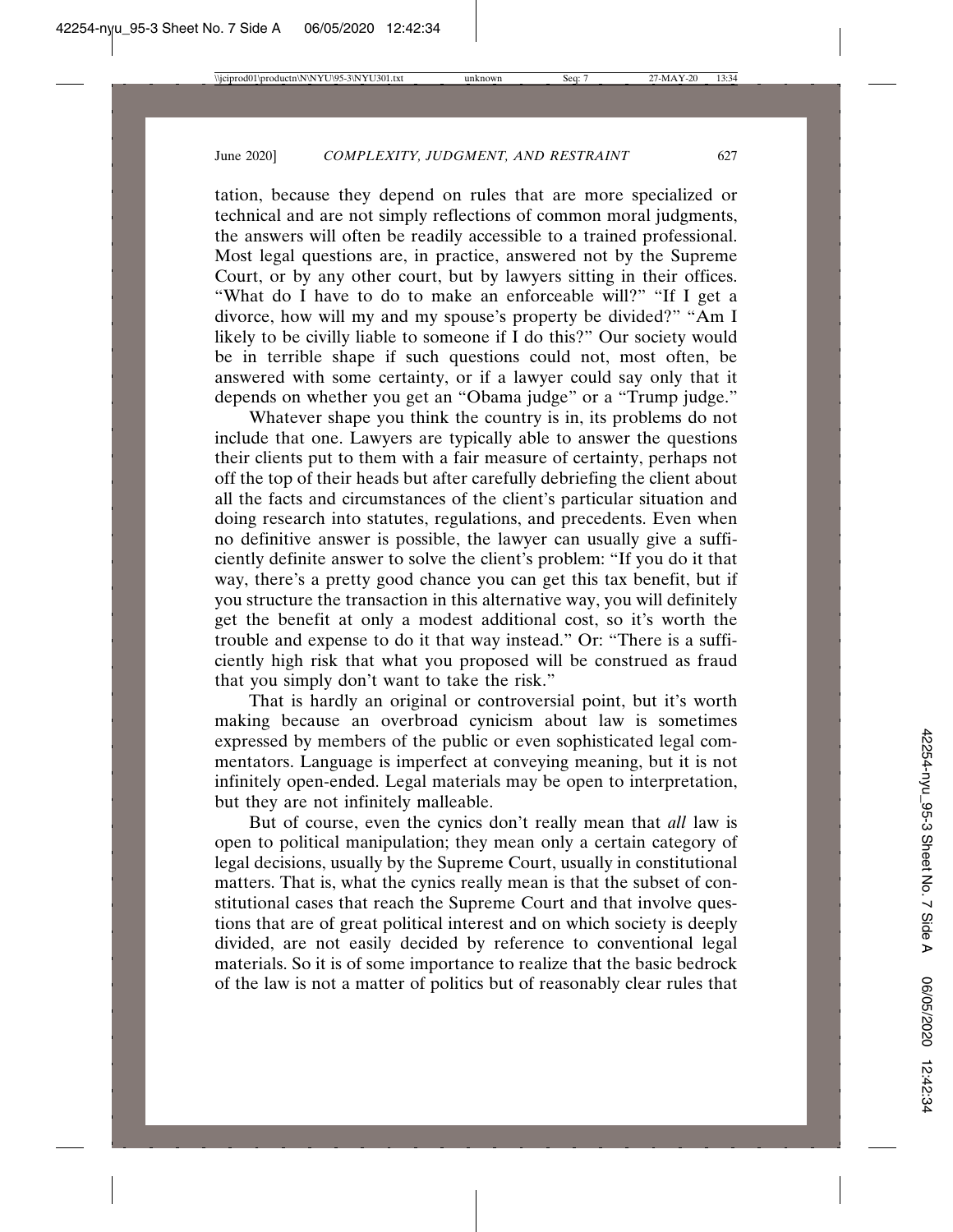are capable of neutral application and are routinely so applied.5 The questions that can be answered in this way are many in number, and they are hardly trivial, especially considered in the aggregate. The skeptical attitude of the press, the public, and our students tends to overlook this body of real, everyday law, as it operates in law offices and in most of our courts most of the time, to focus intense attention on a relatively small number of cases that are most likely to present difficult questions to which the answers are inherently controversial.

It's also worth considering what a lawyer does to answer these easy questions. For the most part, the answer is indeed to follow certain formal—one could almost say mechanistic—rules. Close reading of texts, the use of internal and extrinsic evidence to understand what their authors most likely intended to accomplish, and adherence to precedent using the common-law tools of stare decisis and the careful distinction of cases based on their distinct facts, will produce reliable answers to most matters that come to the attention of lawyers and will lead to reliable predictions of how a court is likely to decide even most questions that somebody thought were worth litigating.

### III

# HARDER CASES

That said, many cases that find themselves before courts—particularly appellate courts and especially the Supreme Court—are harder. But even there, it is many, not most. There are economic and structural reasons why many cases even in the federal courts of appeals are one-sided.6 But for the most part lawsuits are filed, and appeals pur-

<sup>5</sup> I don't mean to question the insight that legal rules generally reflect the interests and viewpoints of the dominant forces or classes in society. What would it even mean to characterize a group as dominant if it did not control the content of legal rules? Whether that dominant force is taken to be "a democratic majority" or "the aristocracy" or "the bourgeoisie" or "bicoastal elites," the test of its dominance is its ability to have its preferences adopted as law. Presumably, the law against theft represents the interests of owners of property (and perhaps of all those who aspire one day to be in that category). I am not attempting to assess whether our legal rules are just or our institutions democratic, but rather to answer the more banal questions of whether there is a law against theft and what it covers. There is, and a lawyer can pretty readily tell you how it can be expected to be applied in the vast majority of situations.

<sup>6</sup> For example, the stakes in criminal cases are high enough for defendants that if a client has means, even a small chance of success may be worth pursuing, and defendants without means are provided with free appellate counsel, who are ethically required to pursue any appeal that is not entirely frivolous. A strikingly high percentage of civil appeals are brought by pro se litigants, and while some of these raise serious questions, most are brought by people who, understandably, have limited understanding of the legal system, and so make arguments that are easily resolved by reference to "clearly established law." From a different corner of the legal universe, cases where hundreds of millions of dollars are at stake will sometimes make it worth a client's while to pursue an appeal that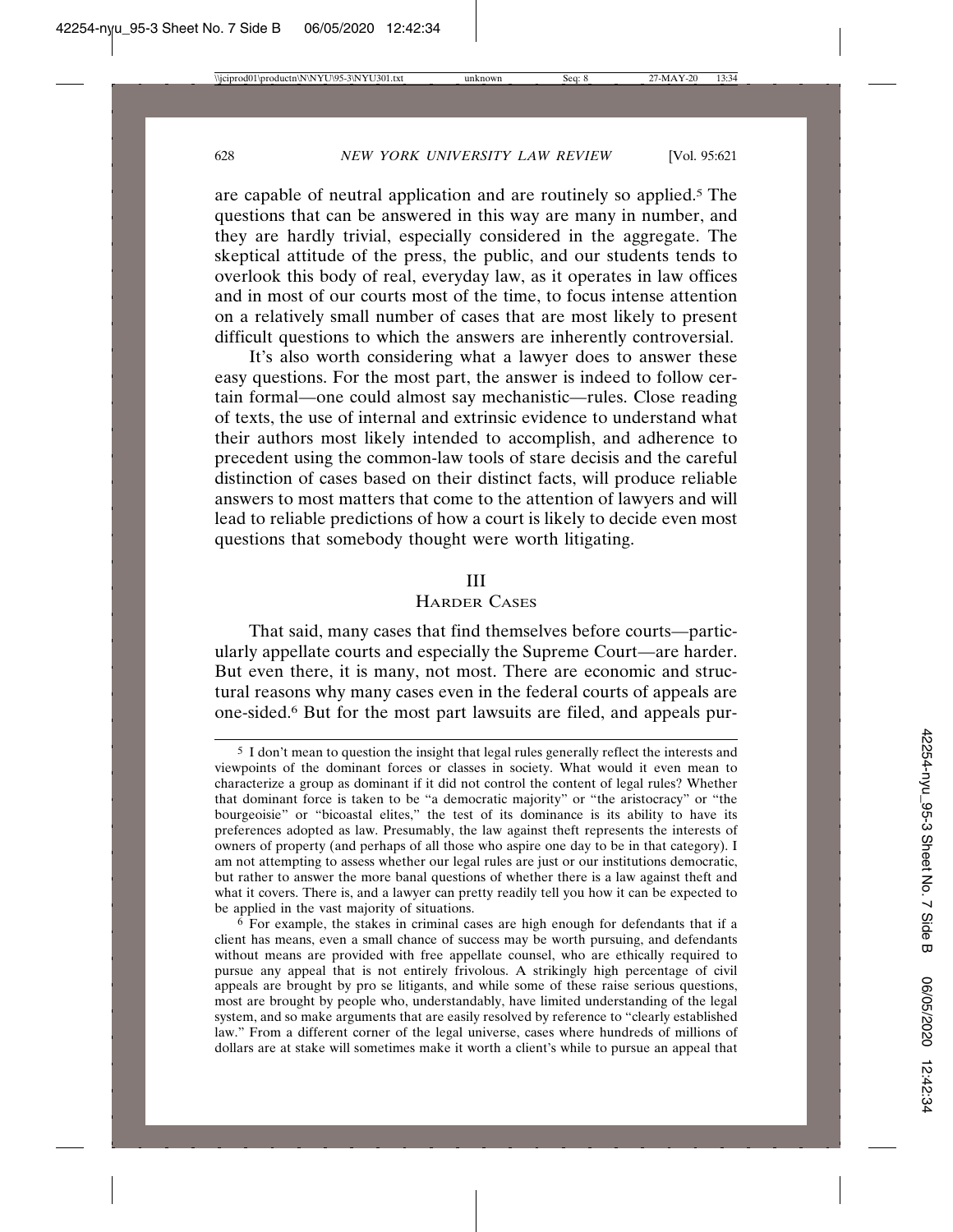sued, for economically rational reasons. Cases fail to settle, and are pursued to higher levels, when each party perceives a reasonable chance of winning. Sometimes one side is wrong in its calculations. But a great many questions that come before the courts are there because there are reasonable arguments on both sides.7

How does a judge approach these cases? I would say, very much the way the lawyer in her office would if a client asked her to answer the same question. We do indeed first look for a simple, mechanical answer. Read the governing rule or statute. Consult the relevant precedents. Hope—sometimes against hope—that a clear answer will emerge. I must tell you that most judges, and certainly this one, are very happy when it does. I don't sit in my office waiting for a chance to impose my policy views on the world. First of all, I don't even *have* policy views on most of the cases that come before me. Any judge has to pass on huge numbers of cases in which she lacks specific legal, let alone policy, expertise. On other issues, I may have policy views that are good enough to serve me in the voting booth, where, like any citizen, I have to make decisions about which candidate will better serve the country based on the best information available to me and the best analysis I can manage in the time I can devote to understanding salient public debates. But I know full well that such casually or even strongly held views are not sufficiently certain to tempt me to impose them when my job is to decide, as best I can, what the law provides. And the volume of cases to be decided is such that judges will generally not have the time or energy to plumb potentially interesting questions to their depths; if the statutory language or a clear-cut precedent leads to an easy answer, I am quite content to take it, whether or not I think I would give the same answer if given absolute legislative power.

So I'm quite comfortable, as I am sure most judges I have worked with are, with the fact that I have to apply the law even if, as a voter, I would not have supported the adoption of that law. My main problem, in getting through the cases that the luck of the wheel sends before me, is just to figure out what the law is. In a great many cases, how-

may cost a few hundred thousand dollars, even if the chances of winning are quite low. And of course, some litigants pursue matters regardless of the chances of winning, out of grudge or principle.

<sup>7</sup> Those questions may not involve the ultimate merits of grand competing claims about politically salient issues of law. By the time an appeal is taken, the losing side may well be pursuing a procedural or evidentiary point that can produce a do-over that will give the formerly losing side a chance to fight again, or at a minimum raises the costs and risks for the other side sufficiently to create a settlement more favorable than the result in the trial court. Thus, even if the appellant's case is ultimately weak, the issue actually being contested on appeal may be an arcane one that is far more complicated or disputable.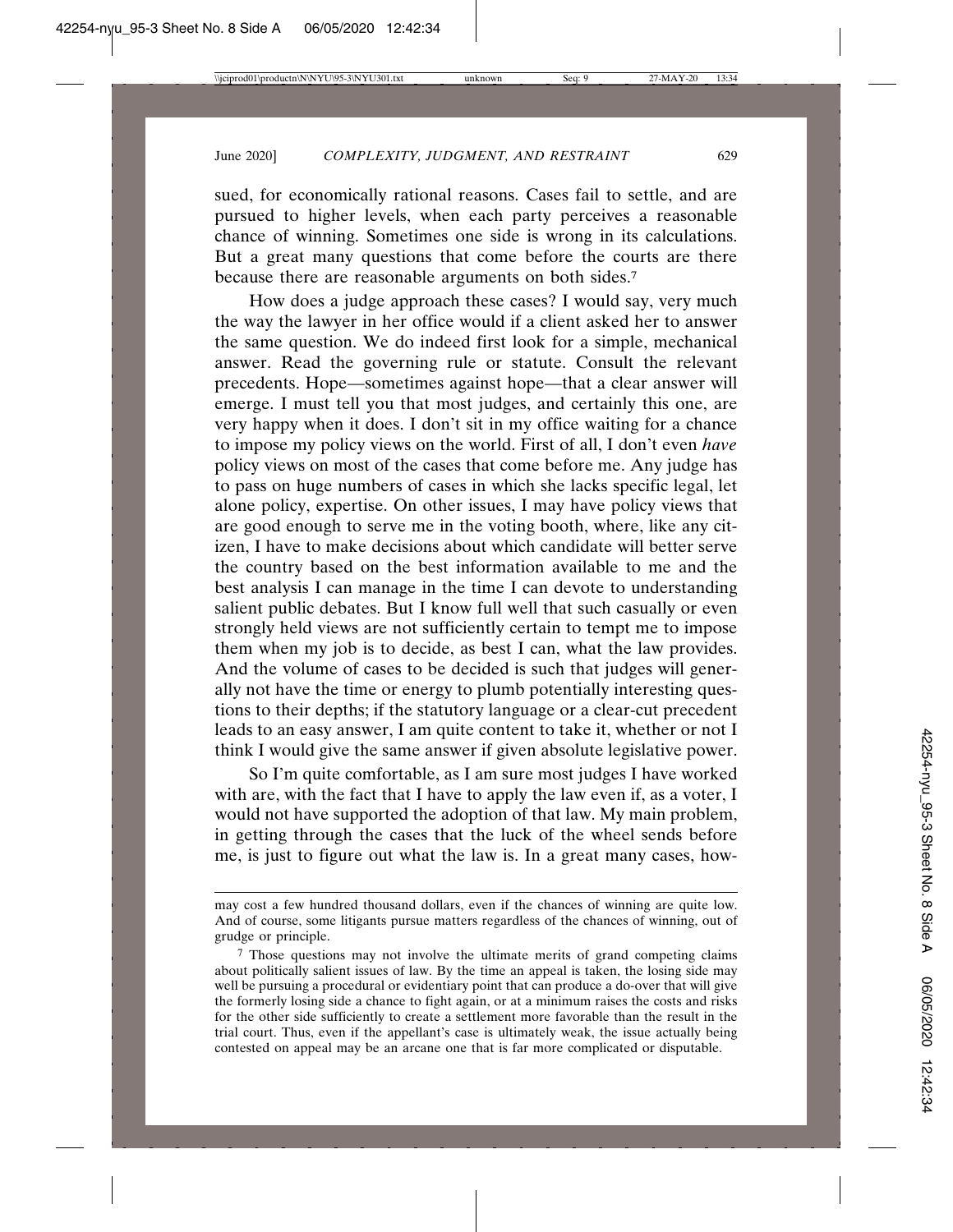ever, that is a demanding task because neither statutes nor precedents give consistently clear answers to the litigated questions before me.

What is so difficult about them? Why don't statutes and case law give clear answers?

#### IV

#### **TEXTUALISM**

Let's begin with texts. Although we still train law students to assess the weight of precedents in a common-law methodology, the bulk of legal rules today are to be found in statutes. While American lawyers might still research the questions their clients ask in some part by doing case research, the ultimate source of authority for most legal questions is going to be found in federal or state statutes. And for the most part, the answer will be textual and based on something that a lawyer would likely call "plain meaning." Again, this isn't or shouldn't be surprising. The law is made up of words; law can be described as an effort to control people's future behavior by means of words. Some laws are addressed to the public, some to specialized segments thereof, and some in effect only to judges and public officials.8 A lawgiver (in our society, usually a legislature or an executive agency exercising power delegated by the legislature) makes a rule to govern some anticipated or recurrent situation—a rule that tells people what to do the next time that situation arises. For the most part, the statute is going to tell us what to do, hopefully rather clearly. The legislative goal is usually (though not always) to state a rule clearly enough that a lawyer (and indeed the general public) will understand that conduct that was lawful yesterday is now prohibited, or vice versa, and that goal is frequently accomplished tolerably well. The text of the statute—or in some cases of another controlling document, such as a contract—is always the first resort, and often the last.

But the text does not always offer a definitive answer. We all, I think, owe a debt to the late Justice Scalia for recalling us to an insistence on the text as the first and most important source of statutory meaning. Surely, the effort to control behavior by written laws is hopeless if courts will ignore or resist what legislators have conscientiously tried to make clear. But the text is not always clear. Words can be slippery, as we well know, and not every law is competently drafted even to address its core concerns, let alone unanticipated variations.

<sup>8</sup> *See* Meir Dan-Cohen, *Decision Rules and Conduct Rules: On Acoustic Separation in Criminal Law*, 97 HARV. L. REV. 625, 630–31 (1984) (describing the set of rules directed toward the general public as conduct rules and the set of rules directed at officials as decision rules).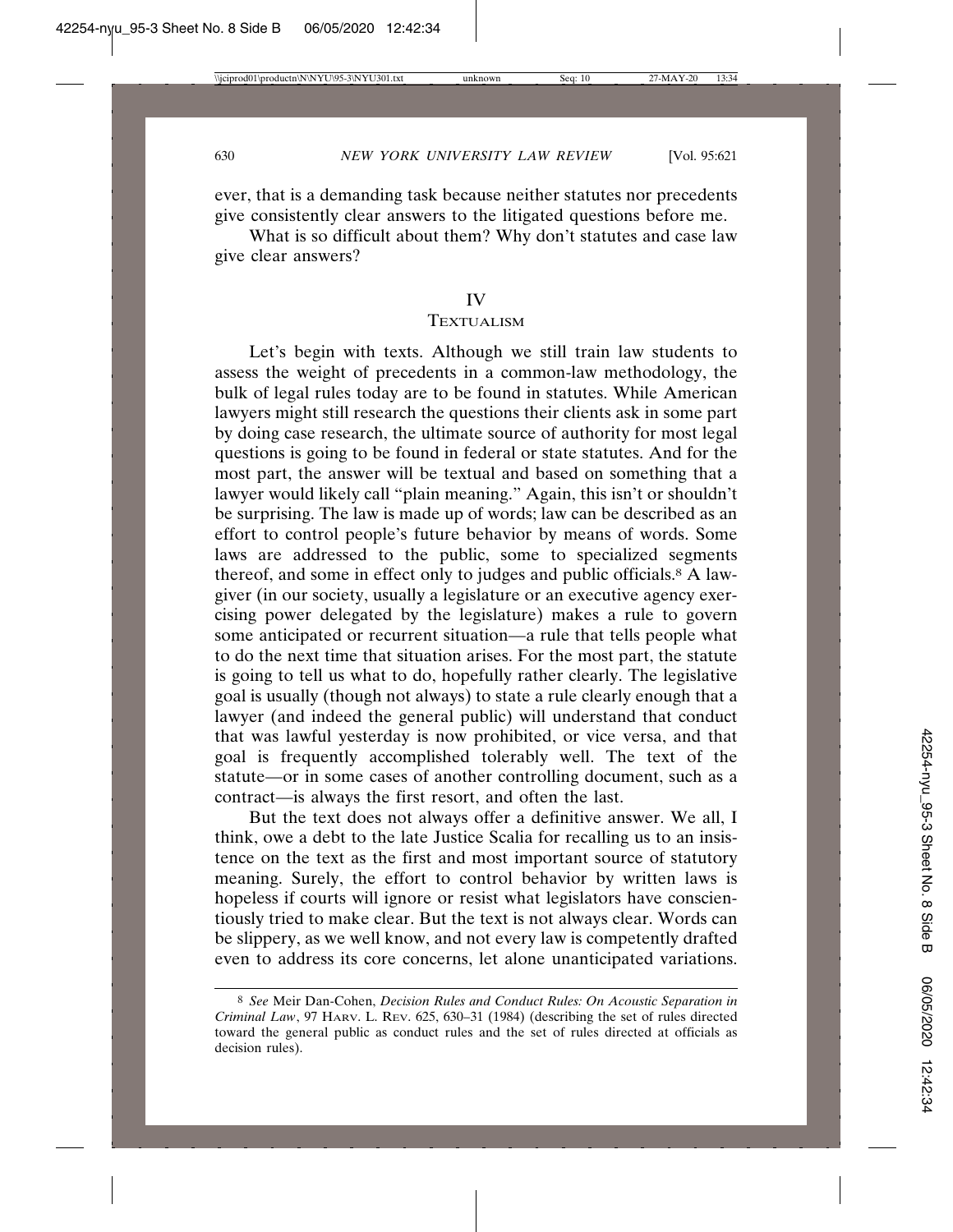Moreover, as any lawyer who has ever drafted a contract can attest, no one has perfect foresight of all contingencies that can arise. A text may be drafted effectively to give a clear answer to the question that provoked its adoption, but the chosen language may turn out to be quite ambiguous as to its effect on unanticipated situations.

Even when the law is not, strictly speaking, *ambiguous*, the text may give an answer that a reader may have considerable doubt was intended by the legislature. Sometimes the legislative history may give us a pretty good indication of what *was* intended by the language that was adopted. Again, we owe a debt to Justice Scalia for pointing out that legislative history must be used with some care; sometimes statements are inserted into the congressional record that were never actually spoken on the floor of the House or Senate,<sup>9</sup> and even if they were spoken, there may have been no one present to hear and be influenced by them, and the words may have been crafted strategically by the member, her staff, or lobbyists for the precise purpose of influencing a future court to adopt a reading that could not have survived a vote if language more clearly requiring that reading had been proposed as an amendment. All of that is true. But it is not the only, or even the dominant, truth.

As Chief Judge Katzmann has reminded us in his powerful insider's account of how Congress actually works, the claim that the words of a statute are sacred because those words are what the legislators actually voted on is an oversimplification.10 In many instances, to the contrary, the legislators and even their staffs may have relied heavily, in deciding how to vote, on committee reports describing the content of bills, rather than on the dense and sometimes technical language of the bills themselves.11 Legislative history can thus be illuminating as to the intended meaning even of texts that may seem to point fairly emphatically in only one direction.

Even in the absence of legislative history, moreover, even relatively clear texts sometimes seem to point to answers that are highly questionable, both as a matter of policy, and as an understanding of what the legislature was really trying to accomplish. And by that I do not mean simply cases in which the result is, to use the favored formulation of plain meaning adherents, "absurd." Whatever the rhetoric of politicians, editorialists, and judges at confirmation hearings, courts with some frequency confront texts that, taken literally, will lead to

<sup>9</sup> Blanchard v. Bergeron, 489 U.S. 87, 98 (1989) (Scalia, J., concurring).

<sup>10</sup> *See* ROBERT A. KATZMANN, JUDGING STATUTES 18, 21–22 (2014) (describing the impossibility of legislators reading every word contained in bills and the important role of legislative history in facilitating the process of legislating).

<sup>11</sup> *Id.* at 19–20.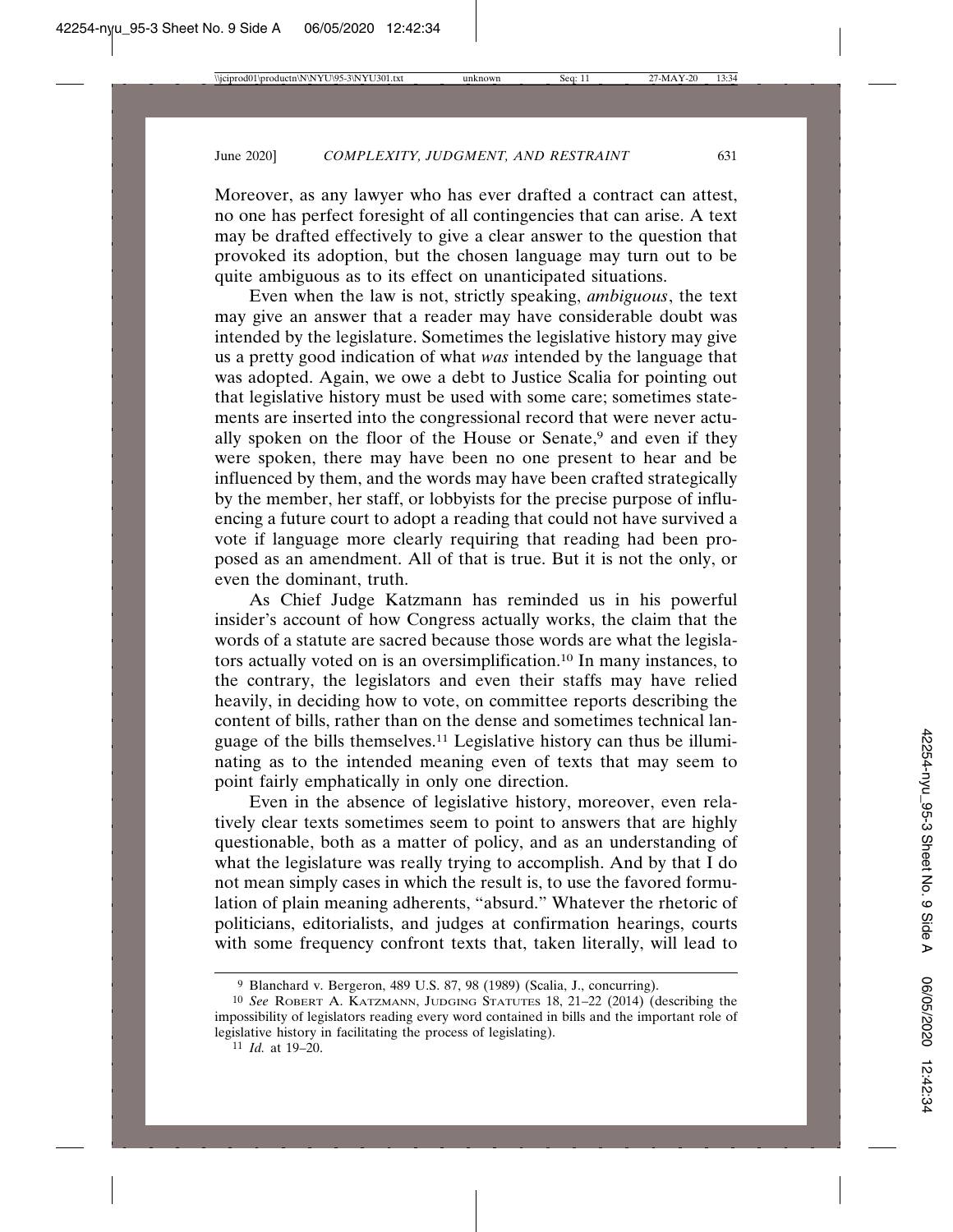results that seem unlikely to have been intended by a legislative majority. And when you look at cases as they are actually decided, rather than at political rhetoric, that truth is not really a matter that divides "liberals" and "conservatives."

Consider, for example, *United States v. X-Citement Video, Inc.*, 12 which was decided by the Supreme Court in 1994. The case represents a good example of something courts are often called upon to do: make sense of a statute that probably did not anticipate all possible applications.

The statute in question was the Protection of Children Against Sexual Exploitation Act of 1977.<sup>13</sup> As the name suggests, this is a statute whose basic purpose enjoys universal support. But universal acceptance of a policy goal may lead legislators to overlook certain nuances of application. The specific issue in the case was whether the provision of the statute prohibiting the distribution in interstate commerce of visual depictions of minors engaged in sexual conduct required that the defendant *knew* that the films or photos he transported contained child pornography—that is, that they depicted actual minors engaged in sexual activity.

The language of the statute, read in light of ordinary English grammar, quite clearly does not require such knowledge. The word "knowingly" does appear in the statute, but it appears in an entirely separate clause from the one referring to the involvement of minors and indeed, the somewhat awkward structure of the provision appears to avoid a more straightforward statement that would have made it easy to read the knowledge requirement into the statute. The statute might have said "whoever knowingly transports a visual depiction of a minor engaged in sexually explicit behavior"—in which case it would be a very natural, though not entirely grammatically conclusive, reading to say that the word "knowingly" modified the entire predicate—not just the verb—such that to be guilty, one would need to know (a) that one was transporting something in interstate commerce, (b) that that something was a depiction of sexually explicit behavior, and (c) that one of the persons engaged in that behavior was a minor. But instead it punished any person who "knowingly transports . . . in interstate . . . commerce . . . any visual depiction, *if* [the depiction is of a minor engaged in sexual activity and the producing of such . . . depiction involves the use of a minor."14 The location of the minor in

<sup>12</sup> 513 U.S. 64 (1994).

<sup>13</sup> Protection of Children Against Sexual Exploitation Act of 1977, ch. 110, 92 Stat. 7 (1978) (codified as amended at 18 U.S.C. §§ 2251–2253, 2423 (2012)).

<sup>14</sup> *X-Citement Video, Inc.*, 513 U.S. at 68 (emphasis added) (quoting 18 U.S.C. § 2252(a)(1), (b) (1988)).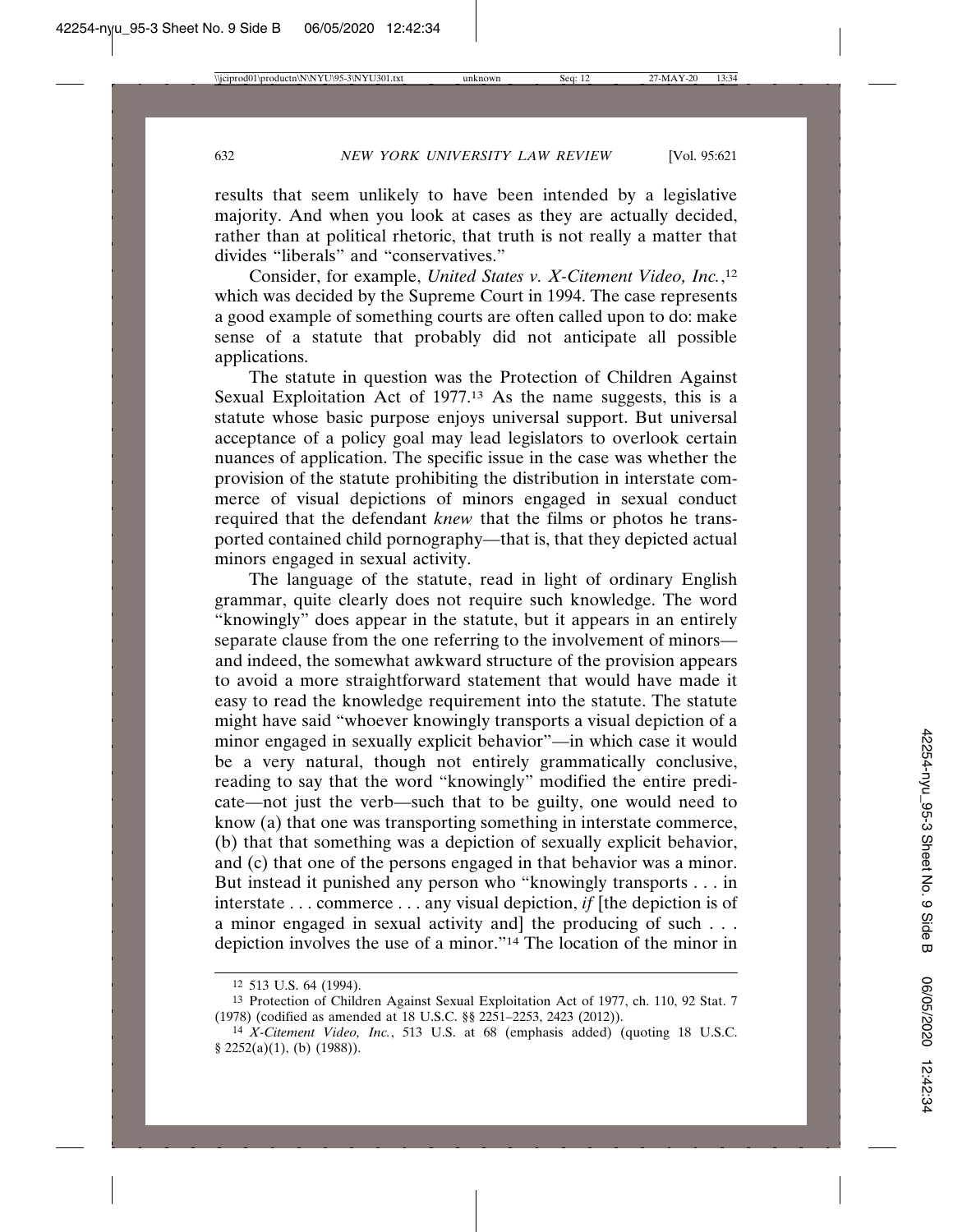the "if" clause isolates it from the verb "knowingly." In ordinary English writing, the word "knowingly" cannot apply to the presence of the minor.

And that is exactly what Justice Scalia argued.15 But he lost, and the loss was not close. The vote was 7-2, and the opinion was written by Chief Justice Rehnquist, certainly not a "judicial activist" or "liberal." Why? The core of the majority's reasoning was that to read the statute according to what the Chief Justice acknowledged was "[t]he most natural grammatical reading" of the statute would require the conclusion that Congress chose to punish criminally someone who knowingly transported a particular package of film whose contents were unknown to him, but which turned out to include images of child pornography.16 The Chief Justice and six colleagues thought that was a troubling result, noting that it would criminalize, among other essentially innocent people, "a retail druggist who returns an uninspected roll of developed film to a customer . . . if it were later discovered that the [film] contained images of children engaged in sexually explicit conduct" because the druggist knew that he was transporting a "visual depiction."<sup>17</sup>

Now, I'm certainly not here to disagree with that result or to argue that it lacked a firm basis in legal reasoning. Chief Justice Rehnquist identified three principles of statutory interpretation that enabled him to escape from a literal reading of the statute: the principle that statutes should not be read to require "absurd" results, the presumption that criminal statutes contain mens rea or scienter requirements—Latin phrases meaning, essentially, wrongful intent and the principle that statutes should be interpreted to avoid constitutional questions.18 That is all quite conventional legal reasoning.

But note that, as Justice Scalia's refusal to join the opinion tells you, they are not strictly "textualist" reasons, they are not independent of the majority's policy preferences, and they do not involve a simple matter of "calling balls and strikes." As for avoiding absurd results, absurdity is in the eye of the beholder, depending on a wavering line between results that are merely odd or undesirable and ones that are truly indefensible. Moreover, that line rests on judgments of policy or principle drawn from substantive values. The principle that criminal punishment ordinarily depends on a guilty mind is a commonplace for criminal law scholars, and is second nature to lawyers, but legislators who have not been exposed to those principles

<sup>15</sup> *Id.* at 81–82 (Scalia, J., dissenting).

<sup>16</sup> *Id.* at 68–69 (majority opinion).

<sup>17</sup> *Id.* at 69.

<sup>18</sup> *Id.* at 70–78.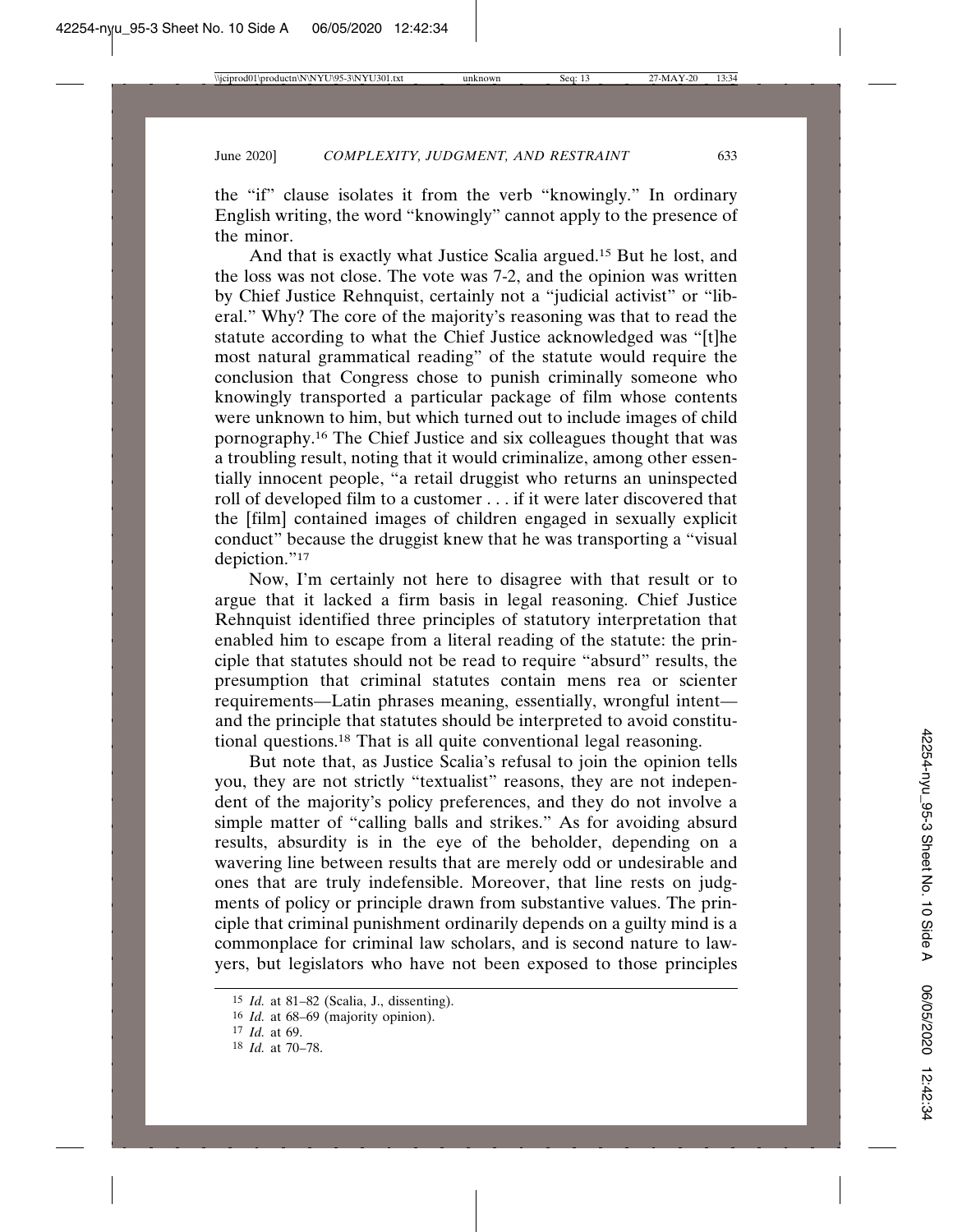may well prefer, where they believe it is important to achieve strong deterrence of certain conduct, the idea of strict liability: If you are going to transport pictures in interstate commerce, you are responsible for avoiding child pornography, at your peril. Such statutes have been consciously created by legislators, and upheld, under various circumstances, by courts. To pin the label "absurd" on the consequences of strict liability is mostly to say that the court thinks that the legislators in this instance should have (and perhaps would have if they had thought more deeply about the matter) decided that the benefits of imposing strict liability are not worth the costs.

The presumption against reading at least the more stringent types of criminal statutes to impose strict liability is well established in our law. But it is not ancient, and it is not a very good guide to deducing what the legislators who voted for it actually meant. It was devised by the great Justice Robert Jackson in *Morissette v. United States* in 1952,<sup>19</sup> putting a brake on a run of cases in which the Court had read various "modern" or "regulatory" criminal statutes as creating strict liability. Justice Jackson, in one of the great feats of judicial sleight of hand, read a statute punishing conversion of government property as including the classic common-law mens rea of larceny—an intent to deprive another permanently of his property—even though the statute did not explicitly incorporate that mens rea, on the ground that Congress had probably failed to include such an element only because it was so familiar to lawyers that it went without saying.20

But if Jackson's rule was a well-established precedent in 1994, he pretty much made it up when he adopted it, for a unanimous court, in 1952. He certainly wasn't calling balls and strikes or reading the plain text of the controlling statute. And if we say that the Court in *X-Citement Video* was relying on a precedent about how to read statutes, the very existence of precedent as a complicating factor tends to undermine strict textualism. "Read it for the plain meaning" is, at least in some cases, a rule that will produce a predictable "balls and strikes" outcome, albeit one that in this case would have come out badly for defendants. But "read it for plain meaning unless precedent counsels otherwise" is much less predictable, given that precedents are even slipperier than texts themselves.

Jackson's case, in fact, did not require him to rule that *all* criminal statutes necessarily should be read to include a mens rea element, and he didn't say that they should. He distinguished statutes that codified long-standing common-law crimes, had severe penalties, and

<sup>19</sup> 342 U.S. 246 (1952).

<sup>20</sup> *Id.* at 272–73.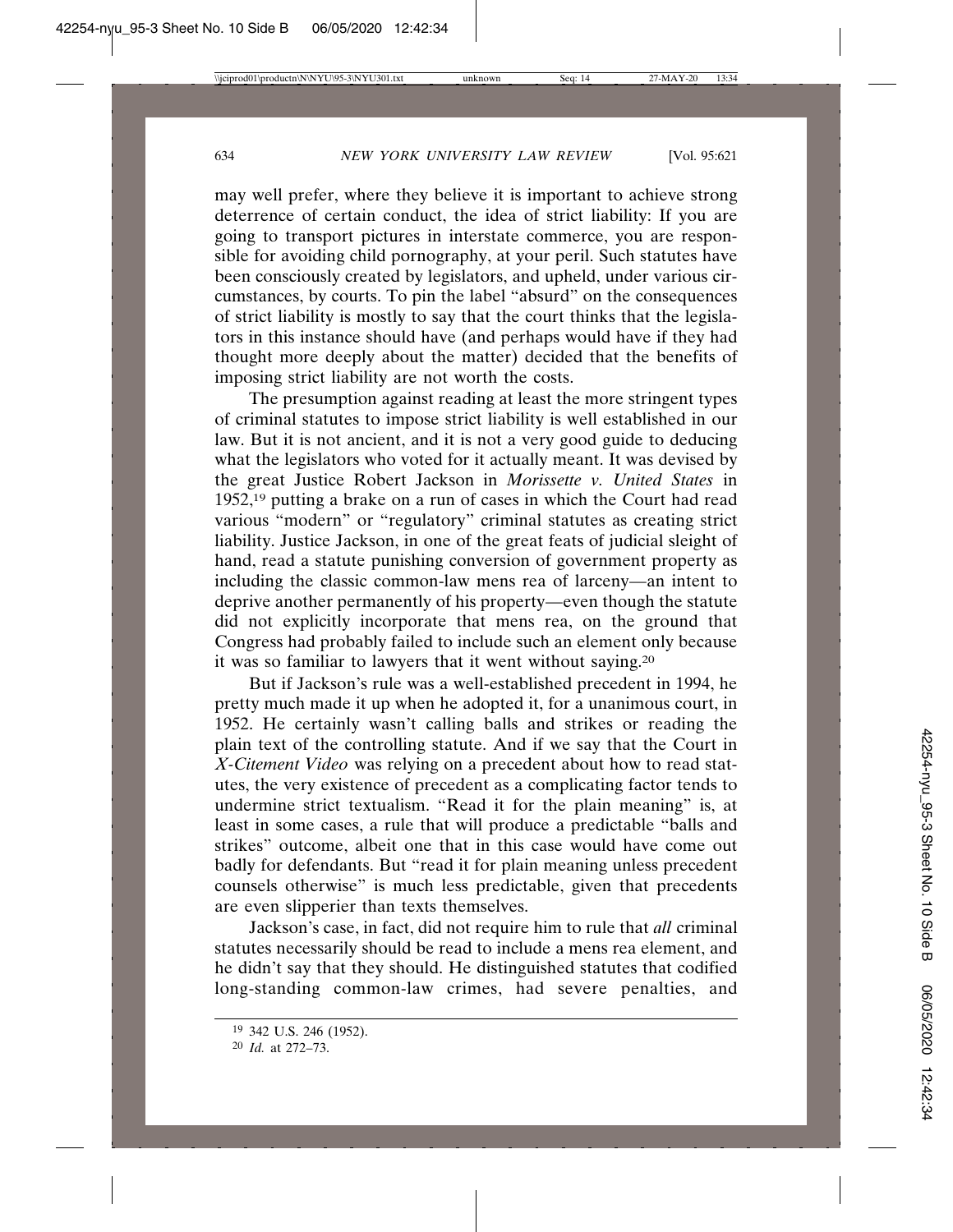addressed conduct that was wrong in itself—for which mens rea would be presumed to be required—from innovative statutes that had lowish penalties and prohibited conduct on the basis of regulatory policy rather than basic morality.<sup>21</sup> The child pornography statute had heavy penalties and aimed to control conduct most people would consider immoral. But it was not a traditional common-law crime, and a law prohibiting the mere *transportation* of pornographic images might be seen as a regulation of the mails and the internet rather than the equivalent of traditional statutory rape laws that would penalize *producing* such images by coercing children into sex and filming the result. Under these circumstances, is the presumption of mens rea triggered? That is manifestly a judgment call.

As for the doctrine of constitutional avoidance, Justice Scalia reminds us that this has been described by the Court as a way to interpret ambiguous statutes, not a way to avoid striking down clear but unconstitutional ones.22 But the statute in question could not fairly be called "ambiguous"—its literal meaning can only be read one way. And the constitutional question avoided was perhaps not such a demanding one; the Supreme Court has never actually written a mens rea requirement into the Constitution, a step that would itself require a bold interpretation of a document that has no explicit provision incorporating traditional aspects of the substantive common law of crimes.

At the heart of the *X-Citement Video* case is a violation by Congress (and perhaps an inadvertent one) of what to judges is a strong principle. Again, I have no quarrel with the principle or its application to this case. I would have voted with the majority. I agree with the principle, and I expect that most people, if they thought about it, would agree both with the general presumption and with the fact that the statute here should have complied with it. My point, rather, is twofold: First, that this is a *policy* judgment, and one that quite as much as a belief that people should be allowed to marry someone of the same sex if they choose—relies on a principle more commonly understood and believed in by elite judges than by the lay public; and second, that even "conservative" judges will commonly exercise *judgment* based on such policy conclusions, even in the face of apparently clear language.

If I had time, I could cite many similar cases. I'll just briefly mention one: last Term's *United States v. Davis*. 23 The facts and legal ques-

<sup>21</sup> *Id.* at 252–56.

<sup>22</sup> *X-Citement Video, Inc.*, 513 U.S. at 86 (Scalia, J., dissenting).

<sup>23</sup> 139 S. Ct. 2319 (2019).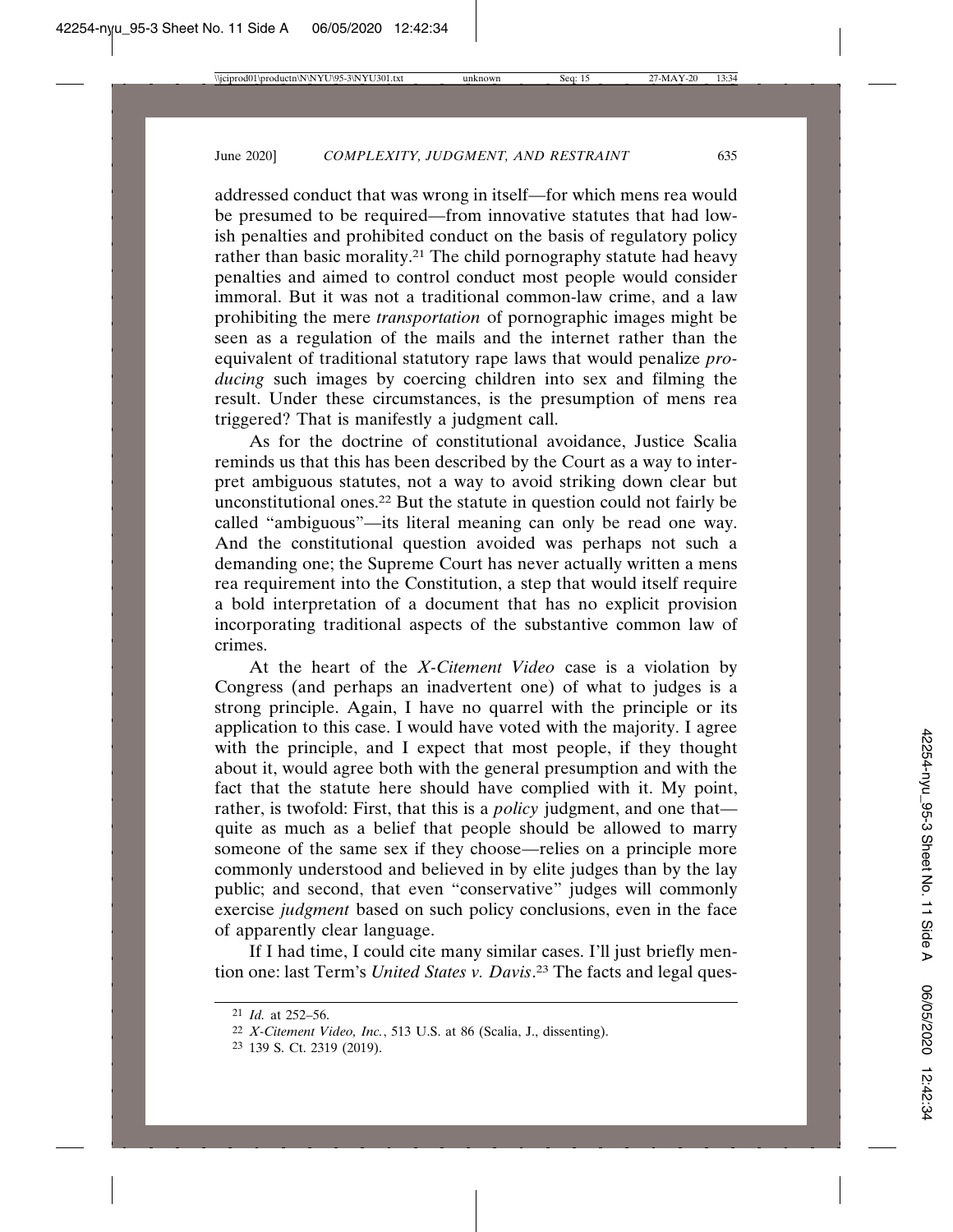tion in that case, which concerned the meaning and constitutionality of a federal statute defining "crimes of violence" for purposes of enhancing the penalties applicable to such crimes when a defendant carried a firearm during and in relation to that crime, are far too convoluted for me to address in detail. But the short of it is that the Court needed to decide whether the definition of a violent crime was to be applied "categorically," meaning, in effect, either the crime is violent in every instance that comes within the scope of its definition, or only according to whether violence was used in the particular offense in question.24 The majority went with the text, finding that the plain

In prior cases involving similar sentence enhancements for defendants whose prior record includes convictions for crimes of violence, the Court has insisted that a crime must "categorically" satisfy the definition of a violent crime, meaning that a court does not apply the penalty simply because the *conduct that resulted in the conviction* was violent. Rather, the conviction must be for a crime that *intrinsically* satisfies the definition; unless the least serious conduct that could produce a conviction under the statutory definition would satisfy the definition of a violent crime, it isn't one. In *Davis*, for example, the crime in question was conspiracy to rob, and a conspiracy can be committed simply by two people sitting at a dinner table who agree to commit a robbery; the actual use of force or violence is not part of the elements of the crime. This is not the place to debate the reasons for or the merits of this somewhat counterintuitive rule, which exempts from the intended punishment criminals who have indisputably engaged in violent acts—or for that matter to debate the reasonableness of the severe penalties involved. At any rate, that's the rule.

The risk clause involves further problems. One might think that a conspiracy to commit a violent crime *inherently* involves a risk of violence, and thus is "categorically" a violent crime. But the Supreme Court has held that clause unconstitutionally vague, at least as applied to recidivist sentences using the definition in § 16(b) because the Court found it impossible to decide with any clarity when a crime by its nature, in the abstract, poses a substantial risk that physical force will be used, and thus that the risk clause is too vague to be constitutionally applied. *See* Sessions v. Dimaya, 138 S. Ct. 1204, 1215–16 (2018) (finding that the clause requires the sort of abstraction that leads to unpredictability and arbitrariness, which is a violation of due process). Once again, that conclusion seems counterintuitive; one might think that at least some crimes clearly enough involve such a risk, and that it would be sufficient to hold that any crime that does not falls outside the risk clause. But that's not how the Supreme Court went.

That set the stage for *Davis*. The Supreme Court had acknowledged that many criminal statutes are defined in terms of substantial risks but concluded that in those instances, juries were tasked with assessing not whether a crime in the abstract posed a risk, but whether the risk was occasioned by the defendant's particular conduct. Johnson v. United States, 135 S. Ct. 2551, 2561 (2015) (distinguishing statutes that require risk assessment in the context of a particular act from those statutes requiring risk assessment in reference to an idealized act). Some courts of appeals, picking up on this distinction,

<sup>24</sup> *Davis* involved a convoluted criminal law problem, specific to federal criminal law. The relevant statute imposed severe mandatory sentences on persons who carried a gun while committing a crime of violence. 18 U.S.C.  $\S$  924(c) (2012). The definition of crime of violence encompasses two classes of crimes: (1) the so-called elements clause covers crimes that have "as an element the use, attempted use, or threatened use of physical force against the person or property of another," and (2) the so-called residual or risk clause covers offenses that "by [their] nature, involve[ ] a substantial risk that physical force against the person or property of another may be used in the course of committing the offense." *Id.*  $§ 924(c)(3).$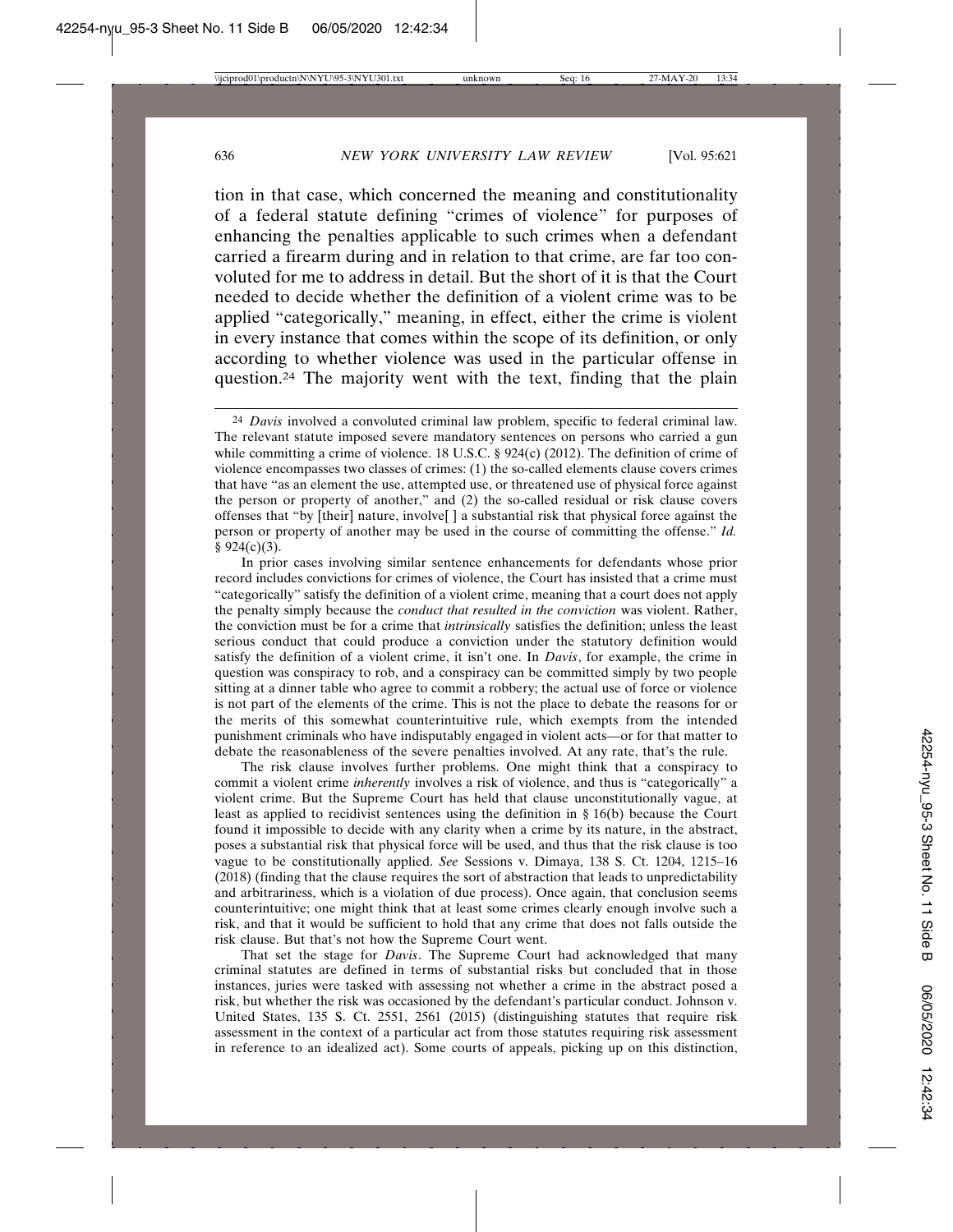meaning of the statute was clear: It applied when the offense posed a risk of violence "by its nature."25 Under existing Supreme Court precedent, that entailed a dramatic consequence: Such an interpretation would render the statute unconstitutionally vague and would invalidate a severe mandatory sentence that had been routinely applied in a wide variety of cases for decades.

Nevertheless, the "plain" textualist reading prevailed—but did so by a bare 5-4 majority. The four justices in dissent were Chief Justice Roberts and Justices Thomas, Alito, and Kavanaugh, who wrote the dissenting opinion. The dissenting justices would all, I am sure, embrace in general terms some version of textualism and plain meaning; it was Chief Justice Roberts for example, who famously voiced the "balls and strikes" metaphor at his confirmation hearing, and Justice Thomas joined Justice Scalia's rigidly textualist dissenting opinion in *X-Citement Video*. Justice Gorsuch, writing for a majority that included the Court's four "liberal" members, derided the dissent, in Scalian terms, for relying on "intuition" about how ordinary citizens might read the statute to conclude that the majority's reading was "unnatural."26 I don't know that the majority's reading of the statute in *Davis* was quite as unambiguously correct on pure textualist grounds as Justice Scalia's in *X-Citement Video*, but I submit that you will find that argument pretty decisively the better interpretation of the letter of the law. But one might well question, as the dissenters do, whether the Congress likely foresaw, intended, or would have approved the majority's reading of the statute—which in this case led, by another complicated twist of legal reasoning, to finding the statute unconstitutional.

My point is not to snipe at various justices for any perceived inconsistencies of approach, though it may strike you as odd to see "liberal" justices endorsing Scalian jurisprudence and "conservatives" reaching for a sound policy outcome by rejecting the most natural plain meaning of a statute. My point, rather, is that there is more to

noted that under  $\S 924(c)$ , the sentencing consequence for possession of a firearm was attached not to a prior criminal record but to the commission of the particular offense being tried by the jury. *See, e.g.*, United States v. Barrett, 903 F.3d 166, 178 (2d Cir. 2018), *vacated*, 139 S. Ct. 2774 (2019), *abrogated by* United States v. Davis, 139 S. Ct. 2319 (2019). Why wouldn't it be possible to save the constitutionality of Congress's definition by simply not applying the categorical approach in these cases? The jury could be told to decide whether there was a conspiracy *in a particular case*, in which the planning may have culminated in conduct that came very close to the actual consummation of a violent crime. The Supreme Court rejected that view by a 5-4 vote, with the majority finding that the statute's language clearly forbade such a case-by-case assessment. *Davis*, 139 S. Ct. at 2330. The "risk" clause was thus unconstitutional. *Id.* at 2336.

<sup>25</sup> 18 U.S.C. § 924(c)(3)(B).

<sup>26</sup> *Davis*, 139 S. Ct. at 2334.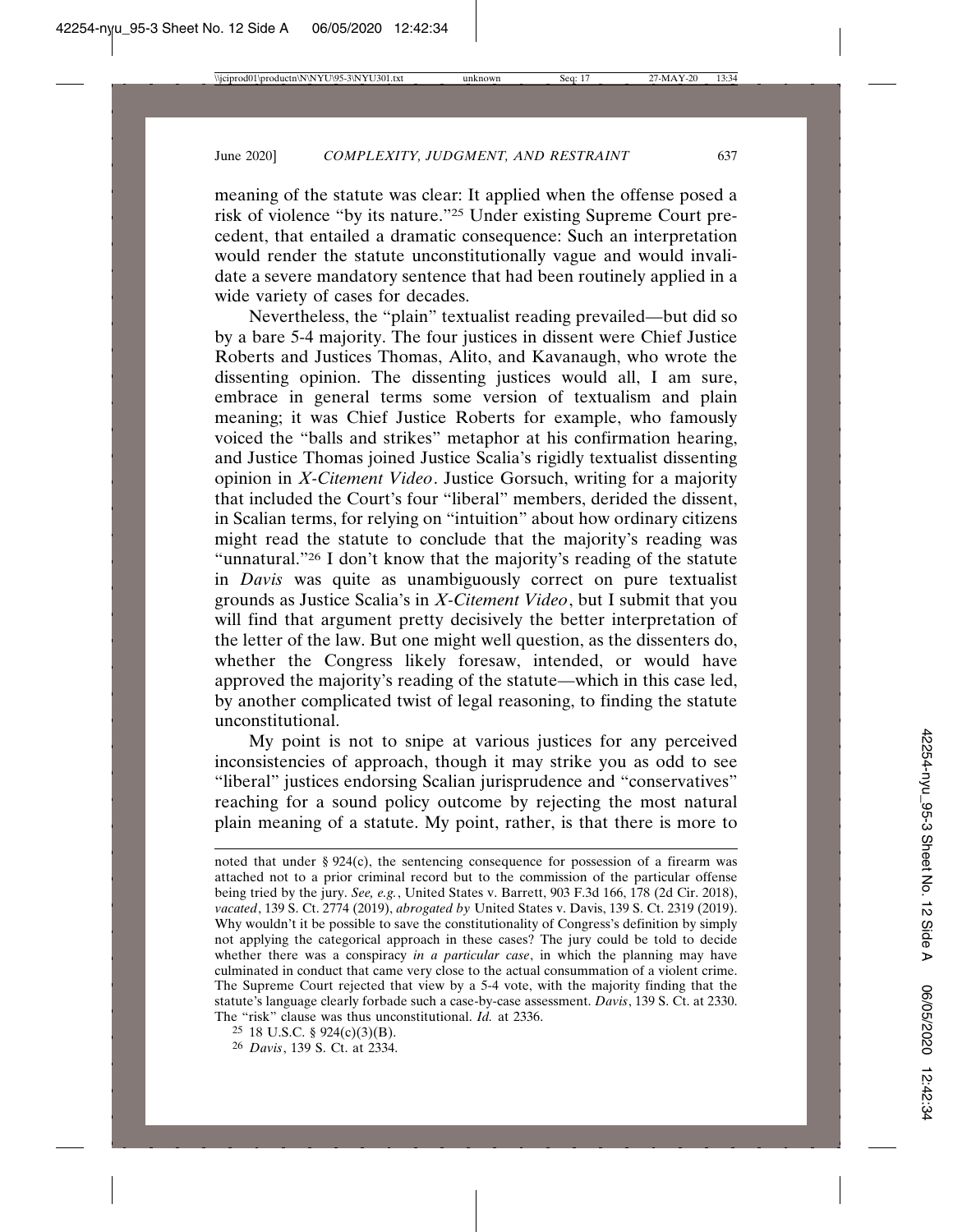judging than a mechanical formula can capture. In both of these cases, as in so many others, a substantial number of justices (a lopsided majority in *X-Citement Video* and a near-majority in *Davis*)—in each case including justices who have been touted, in some cases by themselves, as strict constructionists—rejected the most literal grammatical meaning of a clear statutory text. In my view, the "intuition" that Justice Gorsuch criticized is in fact the exercise of judgment. The cases were genuinely close, notwithstanding the literal texts, because in each case there were strong arguments that the consequences of following the literal meaning gave significant pause about whether doing so would be undesirable as a matter of policy—at least in the eyes of the judges—and because there were legitimate, albeit not strictly textualist, arguments available in the legal tradition that give judges a role in determining whether in some cases the legislature might not really have intended those results. In each case, what was called for was a weighing of those arguments and not simply a mechanical application of a slogan.

It should not be surprising that deciding such a case can easily divide nine reasonable people, committed to pursuing correct legal outcomes, not strictly along "party" or even "ideological" lines, about the best answer. At the same time, the exercise of judgment necessarily draws to some degree on a judge's principles and life experience. I don't think it's an accident that the textual argument in *Davis* strong, if not as strong as the textual argument in *X-Citement Video* prevailed with justices who are skeptical of incarceration (the four supposedly more liberal justices and Justice Gorsuch, a supposed conservative who shows signs of a libertarian streak that is skeptical of the expansive reach of federal law enforcement), or that adopting a literal reading that would render unconstitutional a statute designed to lock up violent criminals with guns would be unappealing to a group including three former Justice Department lawyers, two of them experienced prosecutors.

Professor Dworkin recognized that different judges with different backgrounds and philosophies would reach different conclusions about the right outcomes in legal cases, even if they all applied the complex methodology that he proposed in place of any mechanical approach. But with all due respect to him, I think it is a very special gloss on the word "right" to contend that there is an answer that is "right"—as a matter of law, and not just ideology or political value where the answer that individual judges decide is right is ultimately dictated by their individual balancing of factors that include policy judgments and that could not be predicted in advance based on the application of purely methodological rules.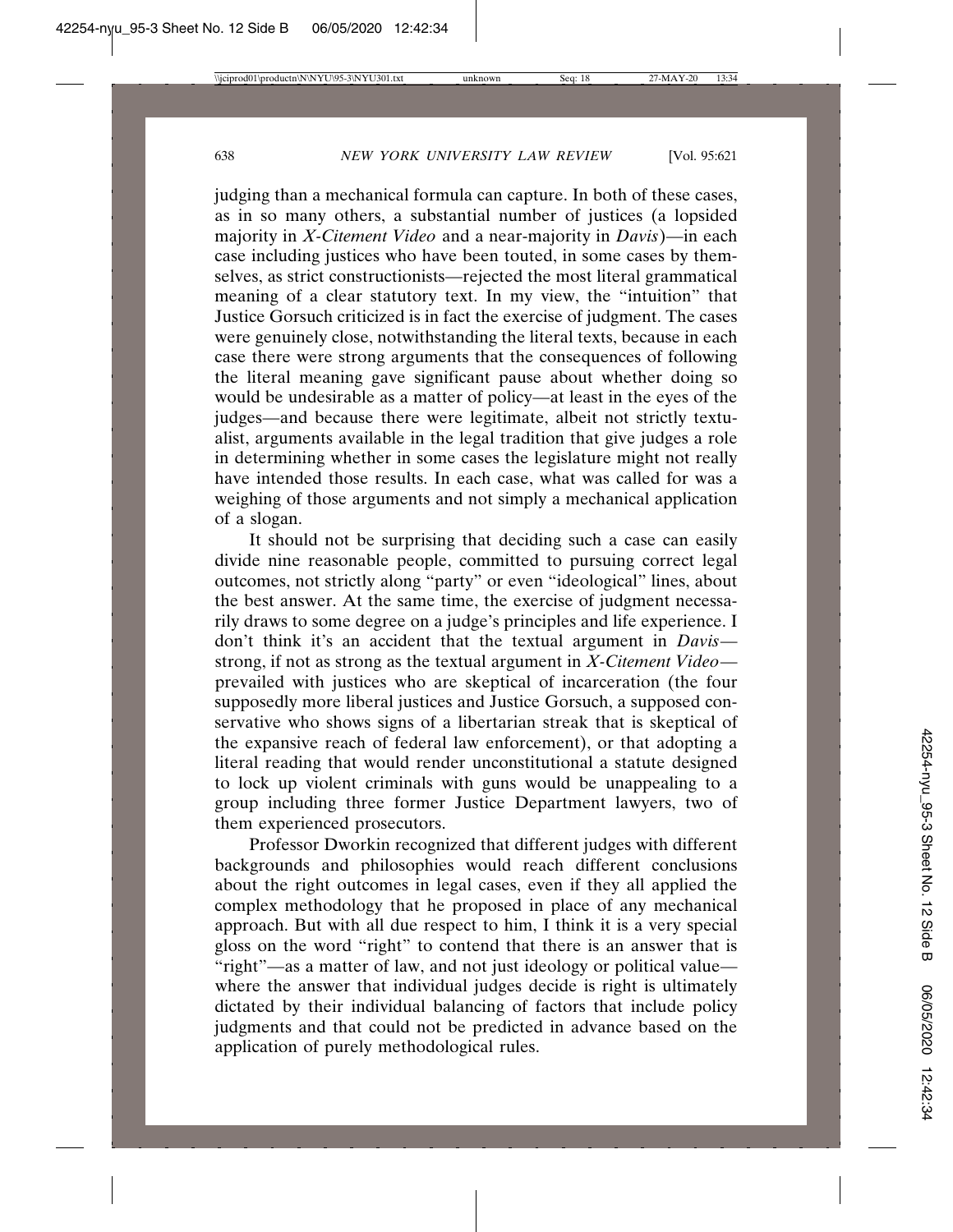## V

# STARE DECISIS AND ORIGINALISM

In the limited time available to me for this Lecture, I can't go on to give similar detailed examples of why other vaunted techniques for reaching right answers, which work well in many cases and form the grist of ordinary legal analysis, will not always point to a clear answer. But I can at least sketch some of the problems. Take, for example, the principle of stare decisis—more Latin, this time meaning that a court's precedents must be followed by the same court or by those directly inferior to it in the judicial hierarchy. As a result, we have "case law." Case law is trickier than statutory law because there is no canonical text to be read; the judge must follow the same principles laid down in prior cases not because the words of an earlier judge's prior opinion are authoritative, but simply in order to ensure that like cases are decided alike. Attention will be paid to what the prior court *said* about why it was deciding the case before it, but the words are less important than the facts of the case, and later courts can reconcile a decision that might depart from an earlier formulation of a legal rule by distinguishing the next case, that is, by explaining why the decision now being rendered is fully consistent with the actual resolution of the prior case.

As I've already said, many legal rules are authoritatively "settled," at least for the present, by the decision of an appellate court. It is not unusual for the news media, or even more specialized legal publications, to tell us something along the lines of, "In a closely watched case, the Supreme Court today settled a question that has divided courts and patent lawyers . . . ." Before the Court decided the case, the question was unsettled: By my definition, a lawyer could not have told a client with any certainty what the right answer was, but as of today, she can. There is now a right answer, in my functional sense. The parameters of the new rule may still leave some or many applications uncertain, but ordinarily the decision will not only settle the *precise* question before the Court but will give sufficiently clear guidance on how a range of related questions are likely to be decided.

But I don't think I need to analyze examples to convince an audience of lawyers that the process of applying precedent is highly malleable. Arguments about whether a precedent can be distinguished are the grist of "thinking like a lawyer" from the first day of law school to the last or most important case of any litigator's career. That doesn't mean that any outcome can be squared with any precedent. Indeed, lawyers will very often agree that a given precedent *can't* be squared with one side's position in a case. But it seems to me that that conclu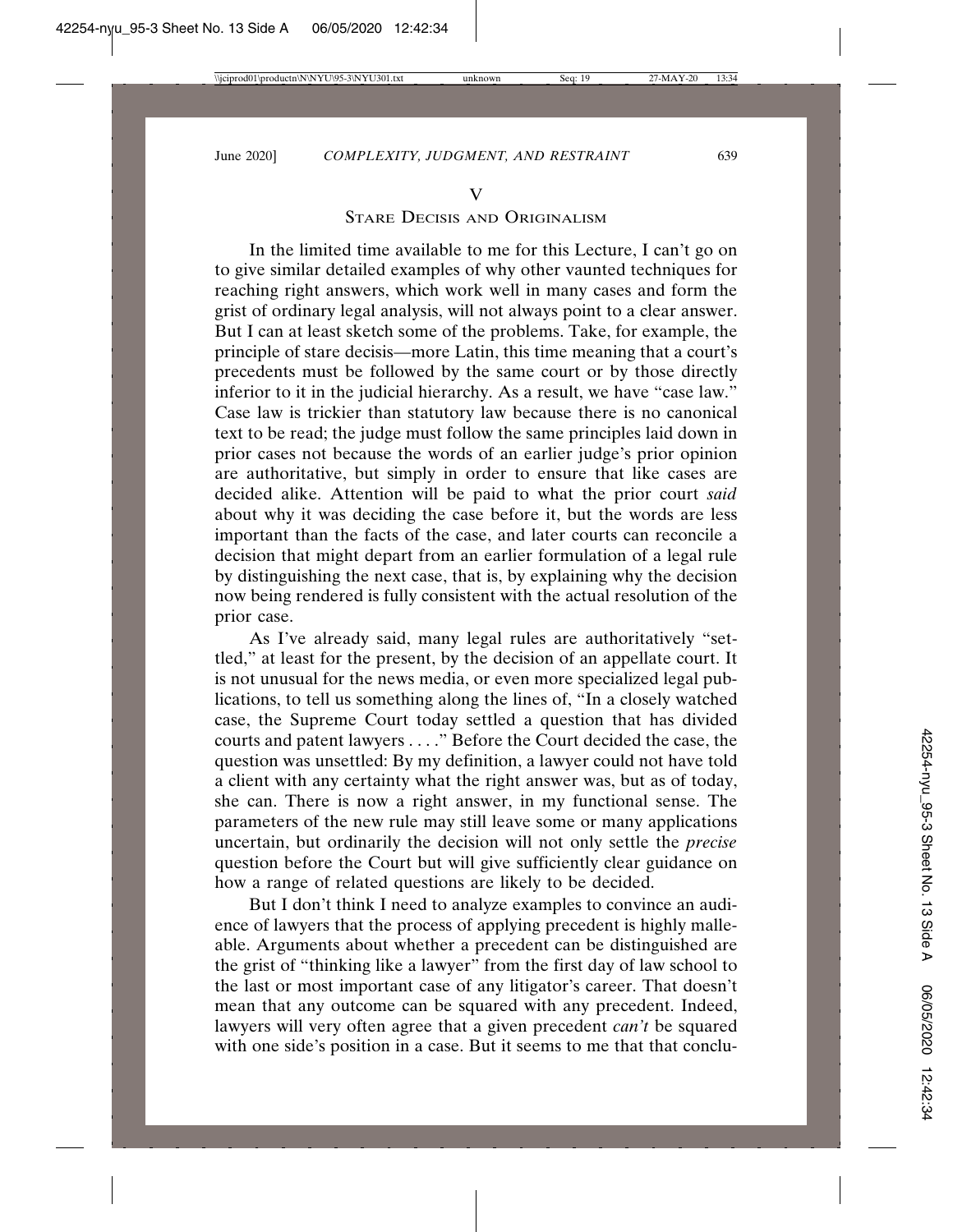sion is almost always based on general acceptance, even by those who might like to see change, that the political or social value judgment that lies behind the precedent represents the prevailing conventional wisdom of the political classes of society. Perhaps at some future point the precedent may be chipped away by distinctions and exceptions to the point that there is a respectable, and perhaps even a winning, argument that it should be sharply confined or even overruled. And in some number of cases, there will be a strong but still contestable argument that the situation before the court is just distinguishable because the case presents different facts and different policy considerations than those that produced the precedent.

While stare decisis counsels strongly against overruling precedents, courts remain free to do so, and whether to do so is almost always a question of judgment. Just as "time has upset many fighting faiths," as Justice Holmes reminded us,<sup>27</sup> time has upset many wellestablished precedents. Indeed, sometimes it doesn't take much time: *Jones v. Opelika*, 28 a decision upholding against First Amendment challenge the application of a tax on door-to-door soliciting to Jehovah's Witnesses, was overruled by the Supreme Court less than a year later in *Murdock v. Pennsylvania*, 29 in time for the judgment in the original case to be vacated on reargument.30 Today, it seems that every case in which a Supreme Court precedent is called into the slightest question, both the Justices and the commentators engage in some fencing about the weight to be accorded to precedent, a debate that many view as preliminary skirmishing over whether *Roe v. Wade* will be overruled.<sup>31</sup> But a glance at the cases in which the Court has overruled precedent, or has conspicuously decided *not* to overrule a precedent, makes clear that an exercise in judgment is involved.32

32 Readers interested in examining the standard arguments for overruling and not overruling precedents could do worse than to look at four cases, decided within six weeks of each other last Term, in which the Supreme Court faced explicit arguments that established precedents should be overruled: *Kisor v. Wilkie*, 139 S. Ct. 2400, 2408–09 (2019); *Knick v. Township of Scott*, 139 S. Ct. 2162, 2169 (2019); *Gamble v. United States*, 139 S. Ct. 1960, 1963–64 (2019); *Franchise Tax Board of California v. Hyatt*, 139 S. Ct. 1485, 1490–91 (2019). Stare decisis prevailed (though in one case only narrowly) in two of four cases. Fun fact: Justice Gorsuch was the only member of the Court to vote to overrule all four challenged precedents.

<sup>27</sup> Abrams v. United States, 250 U.S. 616, 630 (1919) (Holmes, J., dissenting).

<sup>28</sup> 316 U.S. 584, 598–600 (1942).

<sup>29</sup> 319 U.S. 105, 117 (1943).

<sup>30</sup> Jones v. Opelika, 319 U.S. 103 (1943).

<sup>31</sup> *See, e.g.*, Stephen Wermiel, *SCOTUS for Law Students: Supreme Court Precedent*, SCOTUSBLOG (Oct. 2, 2019, 9:54 AM), https://www.scotusblog.com/2019/10/scotus-forlaw-students-supreme-court-precedent (describing a recent Supreme Court case dealing with the question of overruling constitutional precedent as "a proxy for what lies ahead" for *Roe v. Wade*).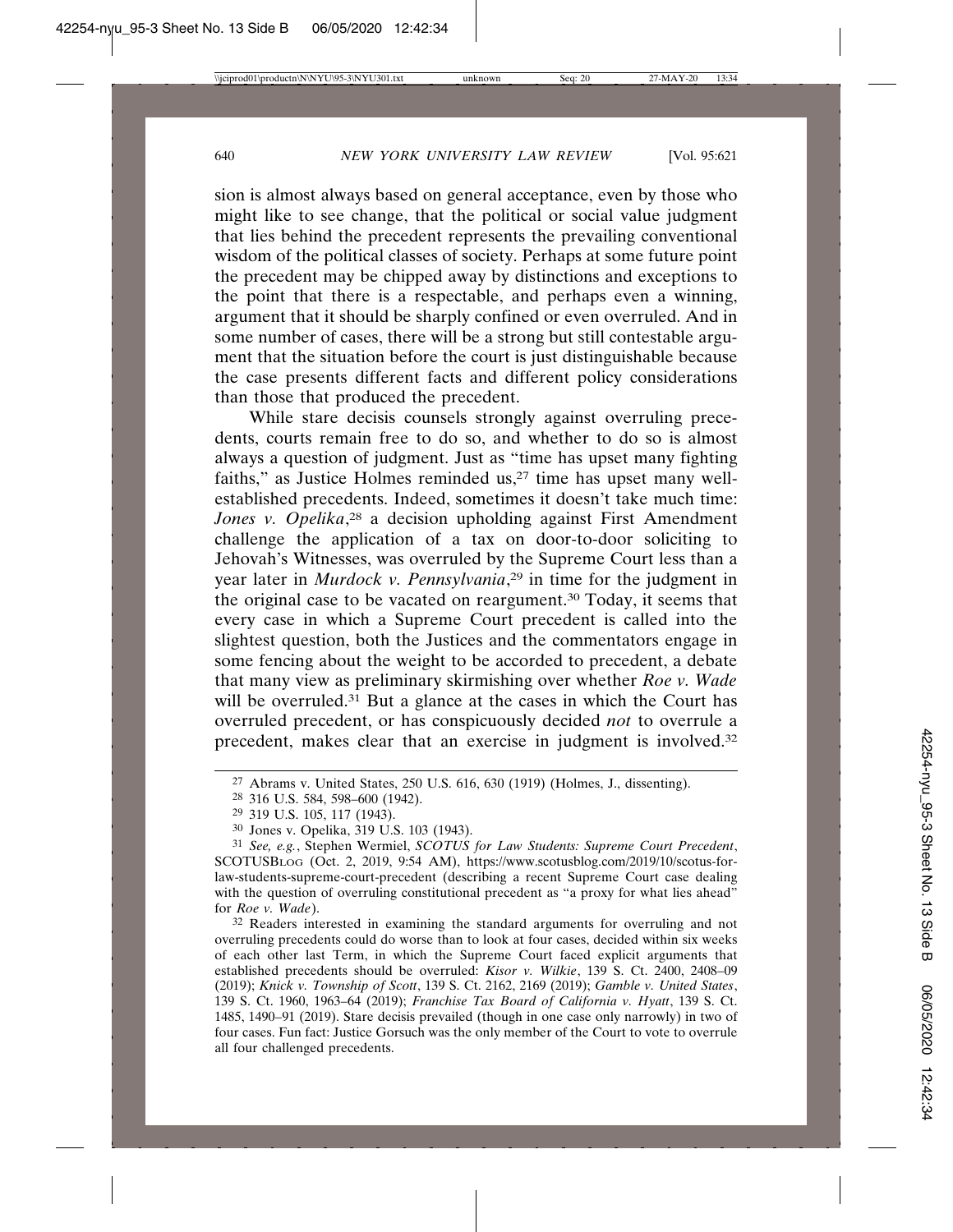Even when Justices believe that a prior decision was wrong, the pull of precedent will most often lead to its being left in place, and the decision to overrule balances some conclusion about just *how* wrong the prior decision was with a host of discretionary factors, including the extent to which, as Chief Justice Rehnquist put it in declining to overrule *Miranda v. Arizona*, 33 the decision "has become embedded in routine police practice[s]."34 One may strongly believe that overruling *Roe* would be the wrong thing to do in any number of senses of the word wrong, but I don't think that there is any simple or mechanical test that would allow one to decide that overruling *any* particular precedent is clearly right or wrong as a matter of the law of stare decisis.

I don't need to say much about originalism in constitutional interpretation either, in part because the principal things I would have to say about it were said beautifully and persuasively by my Columbia colleague Henry Monaghan. In a 1988 law review article, Professor Monaghan pointed to a paradox about originalism.<sup>35</sup> While originalism, like textualism, attempts to provide a methodology that is objective and independent of policy preferences, the fact is that the courts have departed significantly from originalism, not just in a few minor or aberrational cases, but in cases such as *Brown v. Board of Education*36 that are not only accepted parts of the fabric of our law and society but are regarded as vital decisions that helped keep the country on a viable path.37

*Brown* is not going to be overruled, as Professor Monaghan pointed out.38 Not only that, but the current constitutional debate about issues like affirmative action is played out not with reference to what the drafters or ratifiers of the Fourteenth Amendment might have thought about those issues, but with reference to which vision of equal protection of the laws is more consistent with the principles of *Brown*. Professor Monaghan's article derives its power not by articulating arguments for or against originalism as a principle of interpretation based on first principles of legitimacy, but from a recognition that, even for a defender of a strong role for original intent in constitutional theory, the practice of stare decisis, not simply as a tool of legal analysis but as a fundamental fact about the evolution of a legal

38 *Id.*

<sup>33</sup> 384 U.S. 436 (1966).

<sup>34</sup> Dickerson v. United States, 530 U.S. 428, 443 (2000).

<sup>35</sup> Henry Paul Monaghan, *Stare Decisis and Constitutional Adjudication*, 88 COLUM. L. REV. 723, 723–24 (1988).

<sup>36</sup> 347 U.S. 483 (1954).

<sup>37</sup> *See* Monaghan, *supra* note 35, at 723.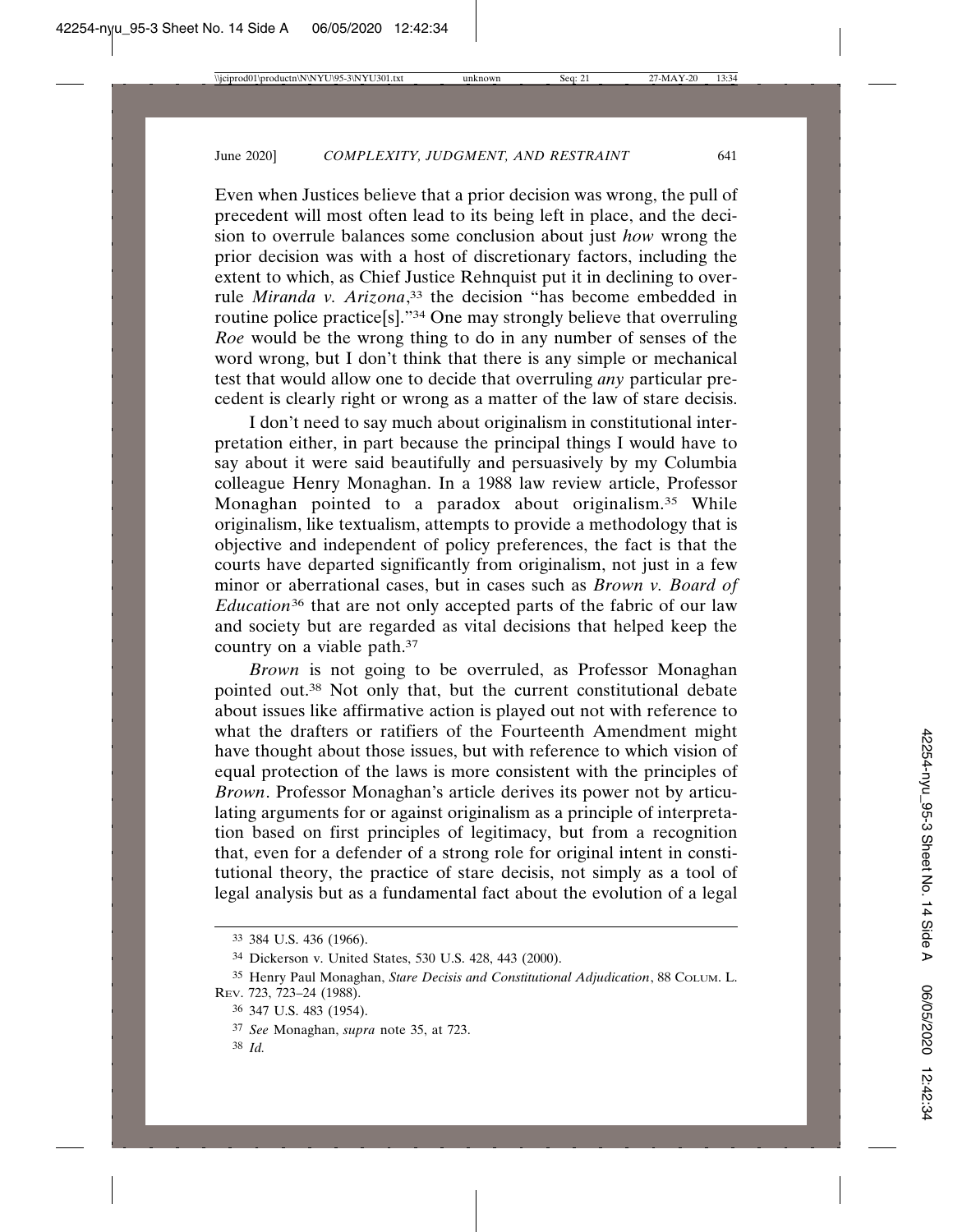system and a society, requires courts to stand by settled law.39 That practice serves purposes similar to those served by originalism itself as a constraint on judicial decisionmaking and a foundation of a stable society under law. Uprooting expectations and conceptions of justice derived from *Brown* would be an unthinkable disaster, not only because its principle is just, and not only because it represents a commitment to racial justice that is in a deep sense a part of the bedrock meaning of equal protection of the law, but also because it is *there*, and we have staked our society on it. In short, courts have often departed, with good consequences, from originally intended meanings of texts, and stare decisis will often require adherence to such decisions as precedents, even when the consequences of the prior decision are less incontrovertibly beneficial than those of *Brown*. 40

I would add only two thoughts on this subject. One is that there is an inherent tension between the discipline of history and stare decisis as a legal principle. The problem is that history, as a field of scholarship, is constantly in flux, open to new interpretations based on new evidence and new paradigms of thought. It's not just that lawyers and judges aren't trained to be good historians or that the kind of histories on which we draw to interpret the Second Amendment or the Equal Protection Clause are often tendentious arguments crafted to support a preconceived legal position—although in my view, both of those things are true. It's that good history is always up for grabs, while for the most part, law requires that the conclusions we draw today will be settled law indefinitely into the future. Of course, it is possible for precedents to be overruled. But that will happen when the precedent no longer fits social needs and won't (and shouldn't) happen simply because a young historian just wrote a Bancroft-prize winning book that challenges the previously accepted historical consensus. In the years since the earlier precedent was decided, a superstructure of law may have been built upon it; tearing that structure down is unlikely to be desirable even if a novel historical analysis reveals that the originalist foundation of the structure was flawed.

The second point is that, as Professor Monaghan recognized, once it is established that a decision like *Brown* departed from the original intent of its framers and ratifiers and that we are profoundly

<sup>39</sup> *Id.* at 739.

<sup>40</sup> For an example of a deeply imbedded principle of constitutional law that is likely not conisistent with original intent and is not as universally admired as *Brown*, consider the jurisprudence of the Eleventh Amendment. See, for example, William A. Fletcher, *A Historical Interpretation of the Eleventh Amendment: A Narrow Construction of an Affirmative Grant of Jurisdiction Rather than a Prohibition Against Jurisdiction*, 35 STAN. L. REV. 1033 (1983), and the rich academic literature it has spaned.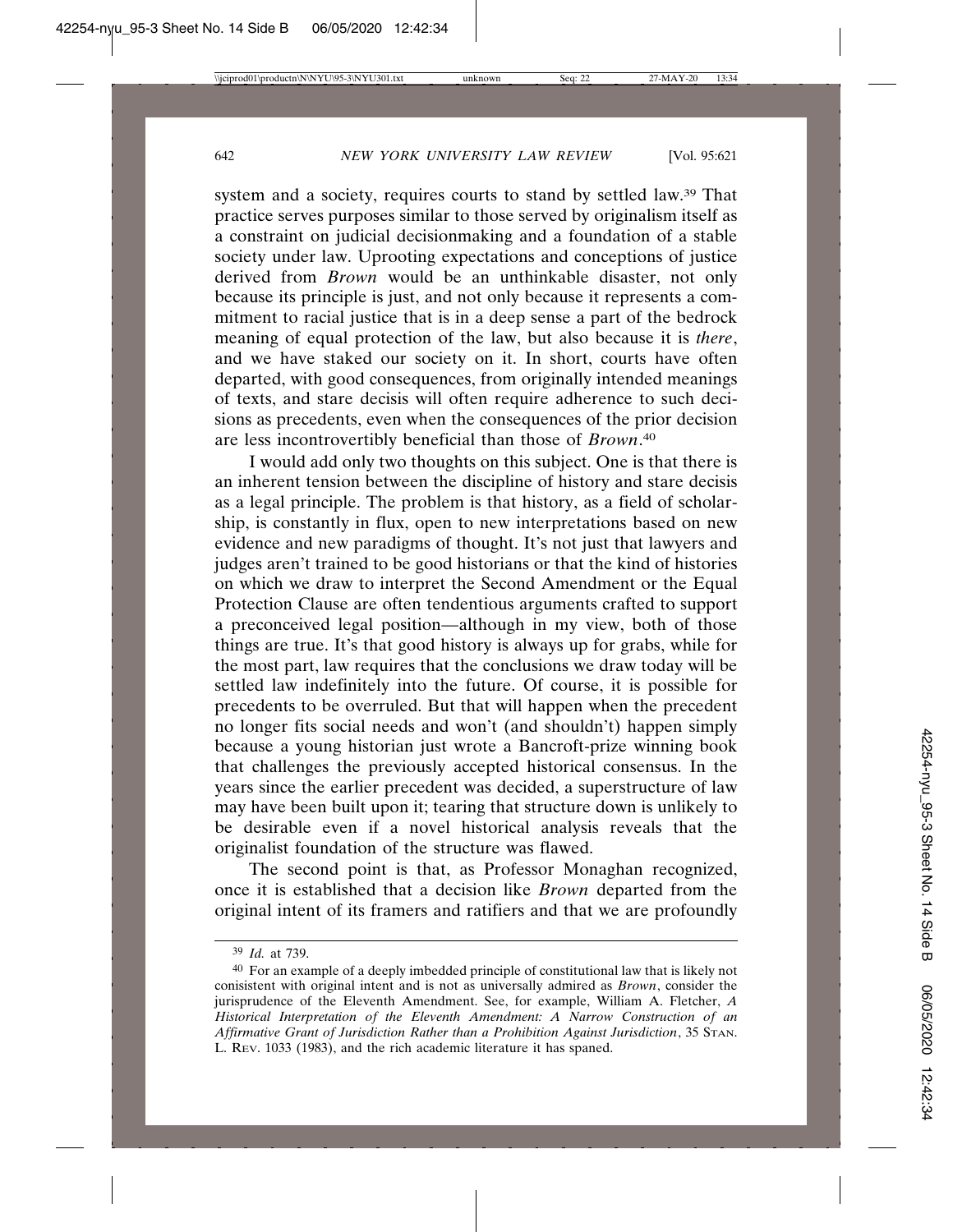grateful that it did, the foundation of originalism must be shaken.<sup>41</sup> We might, with Professor Monaghan, want to establish a kind of presumption that courts should not readily depart from original intent, at least as to the broad concept or principle behind the words, and at least where that intent is discernible. But if there are exceptions, a judge must ask herself, how do we know whether the current case is one of them? Perhaps judges will be too quick to mistake their own fallible policy preferences for the kind of basic principle that, a half century and more hereafter, will look incontestable, and make the judge a hero of history for having recognized the occasion. That fear counsels that exceptions be rare. But there is also the danger that judges will miss the occasion and will hew too closely to original intent when the moment for another *Brown* is upon us. Into which category do we place *Roe v. Wade*, <sup>42</sup> *Furman v. Georgia*, <sup>43</sup> *Obergefell v. Hodges*, 44 and *District of Columbia v. Heller*?45 And once those cases have been decided, the same questions arise with respect to whether any of them should be overruled, whether because our understanding of "original intent" has changed or because a majority of the Justices have become originalists? More relevant to the question of judicial judgment, into which category would a judge have placed any of these decisions, or for that matter *Brown* itself, ex ante, as the judge is faced with arguments that the "original intent" of the framers points one way, and the lessons of history since the framing to the current needs of society point another?

#### VI

## JUDGMENT AND DISCRETION

Let me return to Hart and Dworkin. As I've already suggested, it seems to me that Hart has the better of the argument, insofar as he recognizes that the role of the judge is not confined to identifying a correct legal answer. At least in the sense that matters to lawyers and judges, legal methodology does not point to a clear right answer dictated by legal methodology in the most controversial cases. Legal methodology is too diffuse. Original intent jostles with stare decisis, textualism with respect for the purposes of the legislature. Sometimes all or most of the relevant factors line up to point in the same direction, and we can be confident that the law dictates a particular answer, even where the judge, were she appointed as the ultimate lawgiver,

<sup>41</sup> *Id.* at 723.

<sup>42</sup> 410 U.S. 113 (1973).

<sup>43</sup> 408 U.S. 238 (1972).

<sup>44</sup> 135 S. Ct. 2584 (2015).

<sup>45</sup> 554 U.S. 570 (2008).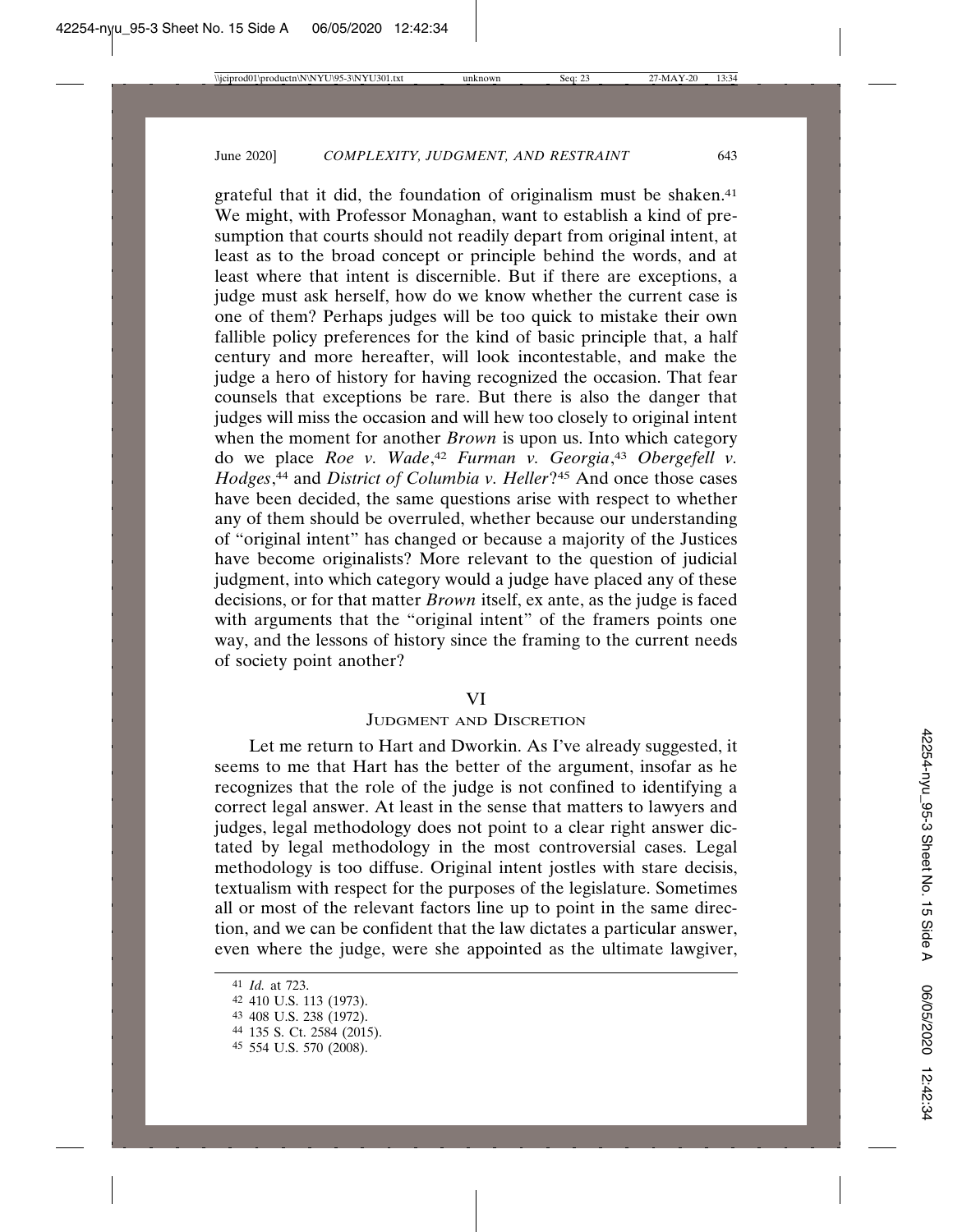would have adopted a different rule. But cases are litigated, and hard cases are hard, precisely because the jostling methodologies sometimes don't point in the same direction. Judges must still decide those cases.

But Dworkin too had an important insight. It is not enough to say that judges have "discretion" to fill the gaps in the law with their decisions. Judges can't just say, "well, there's no clear answer here, so I will answer the question according to what I think would be a good rule." That is not to say that the judge's policy views are irrelevant. A judge should certainly hesitate, where legal source materials yield no clear answer, to adopt what she is confident is a *bad* rule. But we want a judge to do more than vote for her preferred policy.

Dworkin argued that the judge must construct a conception of the legal order that is coherent and just, and then decide individual hard cases in a way that best advances that conception. There is some truth, and some value, to that formulation. A judge is always looking to root her answers to hard cases somewhere in the legal tradition, somewhere external to her own policy views.

But it is far from clear that there is a single overarching set of principles that genuinely drive our legal order. The legal order is a hodgepodge of decisions made at different times for different historical reasons, by different actors facing different problems in different eras, applying different ideologies. How can we make unified sense of the compromises and shifts of direction that mark our history? In the early 19th century, some abolitionists, like William Lloyd Garrison, believed that the United States Constitution was not merely flawed but was inherently "a covenant with death and an agreement with hell" because it enshrined slavery, which had to be entirely rejected by persons of good conscience;46 others argued even then, and the historian Sean Wilentz has recently contended, that the original Constitution actually did as much as could be done politically at the time to undermine slavery.47 And whatever the Constitution of 1787 had to say about racial justice, between then and now we have had a Civil War leading to the abolition of slavery and to what many reformers, then and now, thought was the birth of a new, more just republic embodied in the Fourteenth and Fifteenth Amendments followed by a retreat from that vision, with the end of Reconstruction, the Supreme Court's retreat from civil rights in cases like *Plessy v.*

<sup>46</sup> ERIC FONER, THE SECOND FOUNDING: HOW THE CIVIL WAR AND RECONSTRUCTION REMADE THE CONSTITUTION 9 (2019).

<sup>47</sup> *See* SEAN WILENTZ, NO PROPERTY IN MAN: SLAVERY AND ANTI-SLAVERY AT THE NATION'S FOUNDING 22 (2018).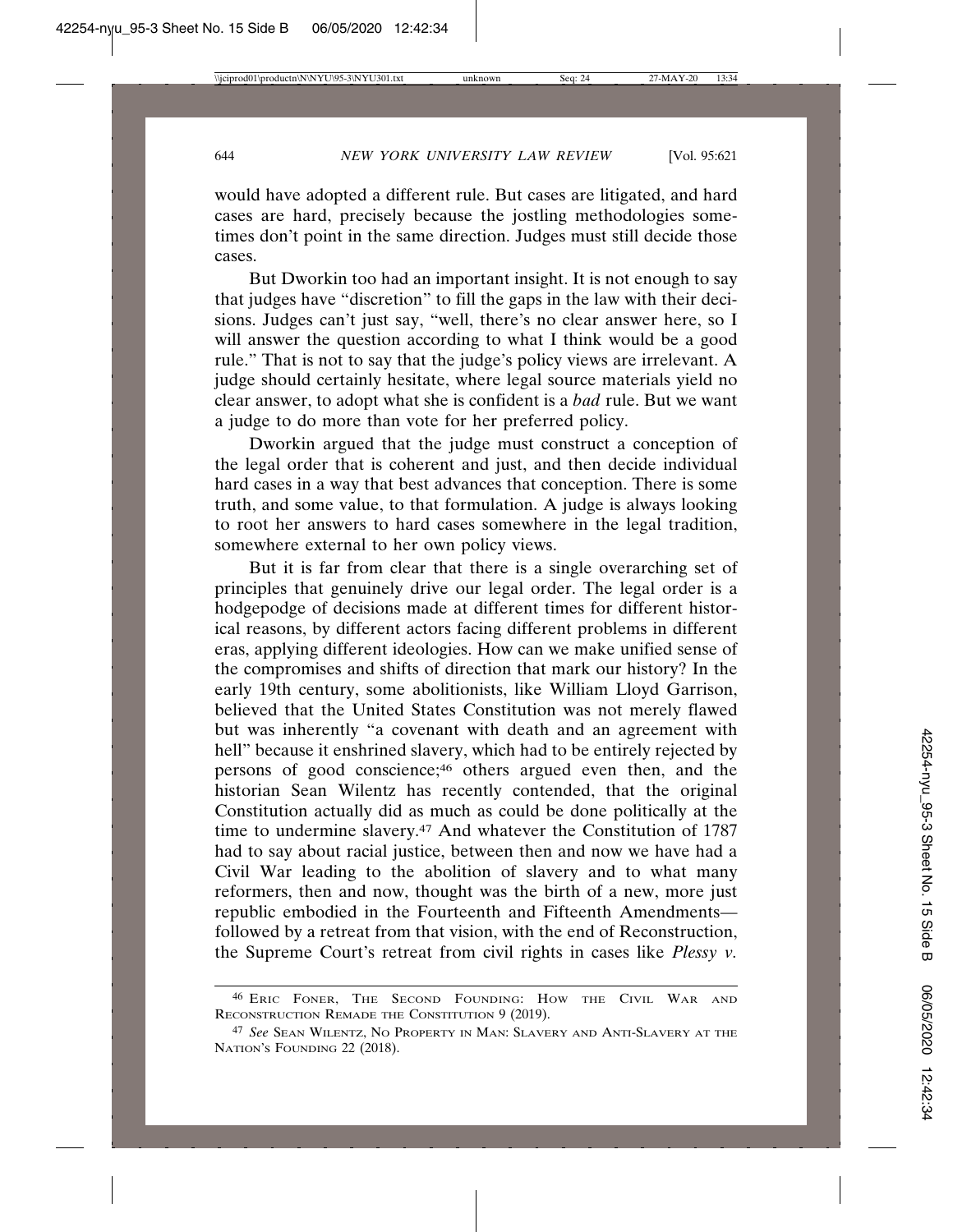*Ferguson*, 48 the onset of terrorism and lynch law in the South, and nearly a century of Jim Crow and racial subjugation—followed in turn by a revival in the mid-20th century, led by thinkers and activists like Martin Luther King, of the vision of equality argued in the mid-19th by Frederick Douglass. Is there really one vision on which we can agree as representing the meaning of such a contested and convoluted history?

And in the absence of plausible agreement, as Dworkin effectively recognizes, any given judge's construction of the overall path of the law will be only that judge's own view. Except in the unusual case where the historical evidence overwhelmingly points in a single direction, and where the judge recognizes that her own philosophy is somehow at odds with the overall sense of justice immanent in our history, each judge's views on the right answer to a legal dispute will almost certainly correlate consistently with the judge's own policy preference—as Dworkin's own arguments about concrete legal issues pretty well did with his.

But a more modest version of Dworkin's approach does offer some guidance to the judge in search of answers. If legal materials point in different directions, there may well still be at least a persuasive argument, in a particular case, that the weight of some materials is greater than that of others. Similarly, if the arguments for textualism and stare decisis don't generate a formula as simple and authoritative as senators seem to want judicial nominees to pretend exists, that doesn't mean they lack all value. What is called for is an exercise of judgment about the specific weight to be given to particular pieces of evidence in particular cases. The text is the starting point, but I don't think we have to wait for cases in which the text yields an answer that can convincingly be called "absurd" to decide that we are pretty sure that the legislators who drafted and supported a statute or constitutional provision did not intend a particular result—not simply that it did not *anticipate* a particular result, but that it, and the public who voted for the law, would never have adopted the general principle for which a litigant contends that the text stands. On the other hand, over time a law's particular language may come to seem absurd if read according to an anachronistic conception, especially where that language purports to reflect a general principle rather than a limited specialized policy preference. If judges are not free to weigh and balance such arguments, the resulting jurisprudence will be mechanical and cold, producing results that appear silly or unjust, and will not command understanding and respect. If they do have that freedom, there

<sup>48</sup> 163 U.S. 537, 548 (1896).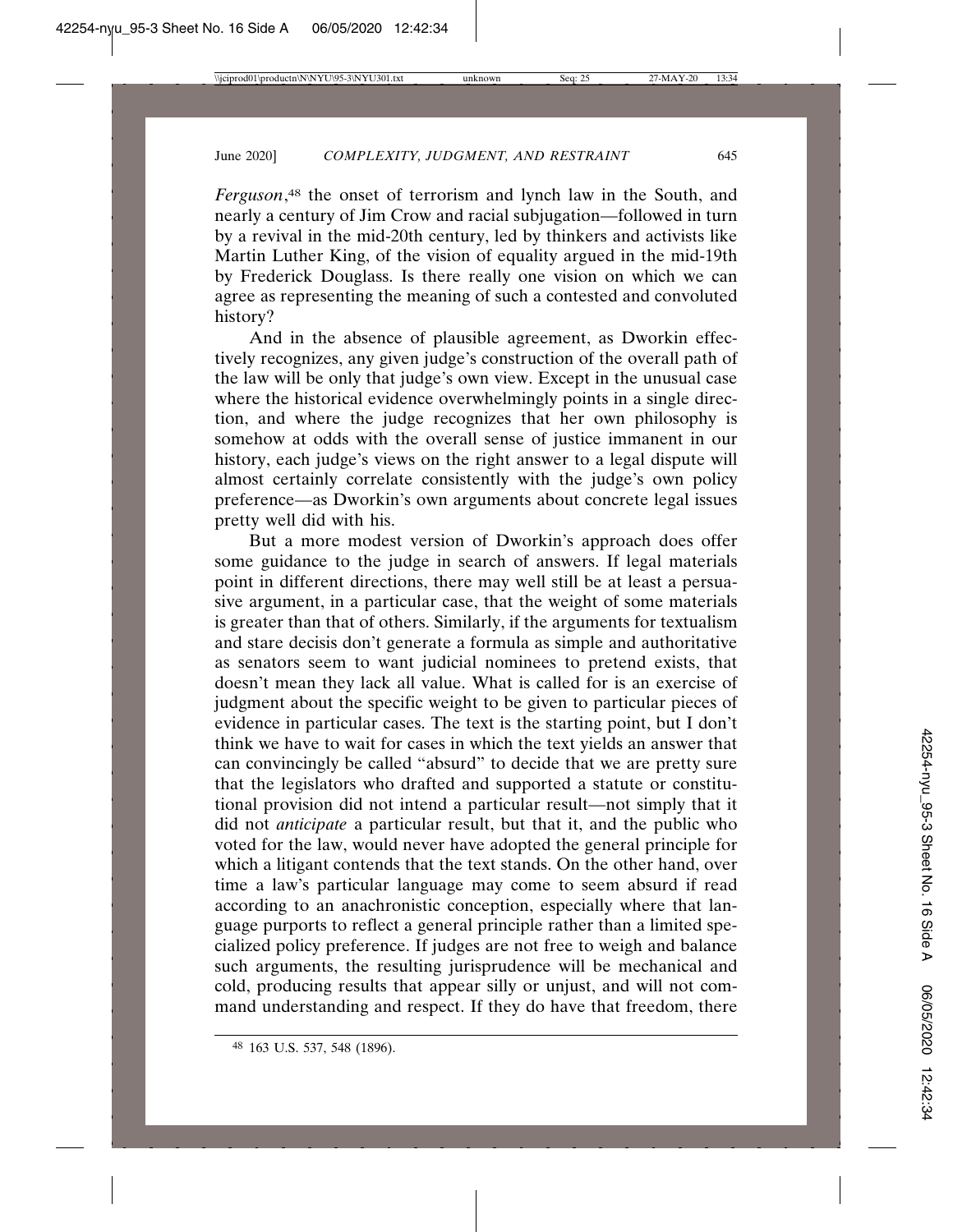is a corresponding risk that the law in important and controversial cases will seem to reflect nothing more than the judge's own policy wishes. The attempt to identify larger themes in the law, or principles that can fairly be viewed as part of the tradition, rather than simply part of an individual judge's own philosophy, is a valuable tool in trying to navigate between these conflicting dangers.

I started with the fear that my thoughts on these issues might seem philosophically naive. I end with the fear that my practical focus may not be terribly practical. To say that careful judgment is called for is not very helpful in deciding how actual cases should come out. But the recognition that the exercise of judicial judgment yields contingent answers, rather than answers that are simply "correct," has two valuable results. First, it gives a more realistic understanding of the nature of judging and of the role of the judiciary in cases that deeply divide the public and elected officials. And second, it softens a certain judicial arrogance that comes with the belief that one's own conclusions about a case, however derived or however one purports to derive them, are emphatically *right*, to the exclusion of other answers.

#### VII

# JUDGMENT AND RESTRAINT

Those two results are important, and they are intertwined. *First*: Just as it is important to understand the limits of what Chief Justice Roberts could possibly mean by saying that a judge's role is just to call balls and strikes, it is important to understand the limits of what he can possibly mean by saying that there are no "Trump judges" or "Obama judges." As I've already made clear, I think that judges in all cases are looking for objectively correct answers, and in a great many cases, we can find them. In cases where there are reasonably clear right answers, litigants can be quite confident that neither their nor the judge's political convictions or former party affiliations will make a difference to the outcome. Moreover, I hope it is true, and my experience of watching judges at work, both as a lawyer appearing before them and as a colleague and participant-observer, suggests that it is, that judges are not influenced by whether a particular result will advantage a particular politician or political party.

But when it is recognized that the answers to a fairly large number of significant legal questions are not dictated by some simple methodology and that good arguments can be made for both sides, not simply because lawyers are clever sophists but because in some matters the legal materials are indeterminate and the decision calls for an exercise of judgment, it becomes clear that the judge's overall phi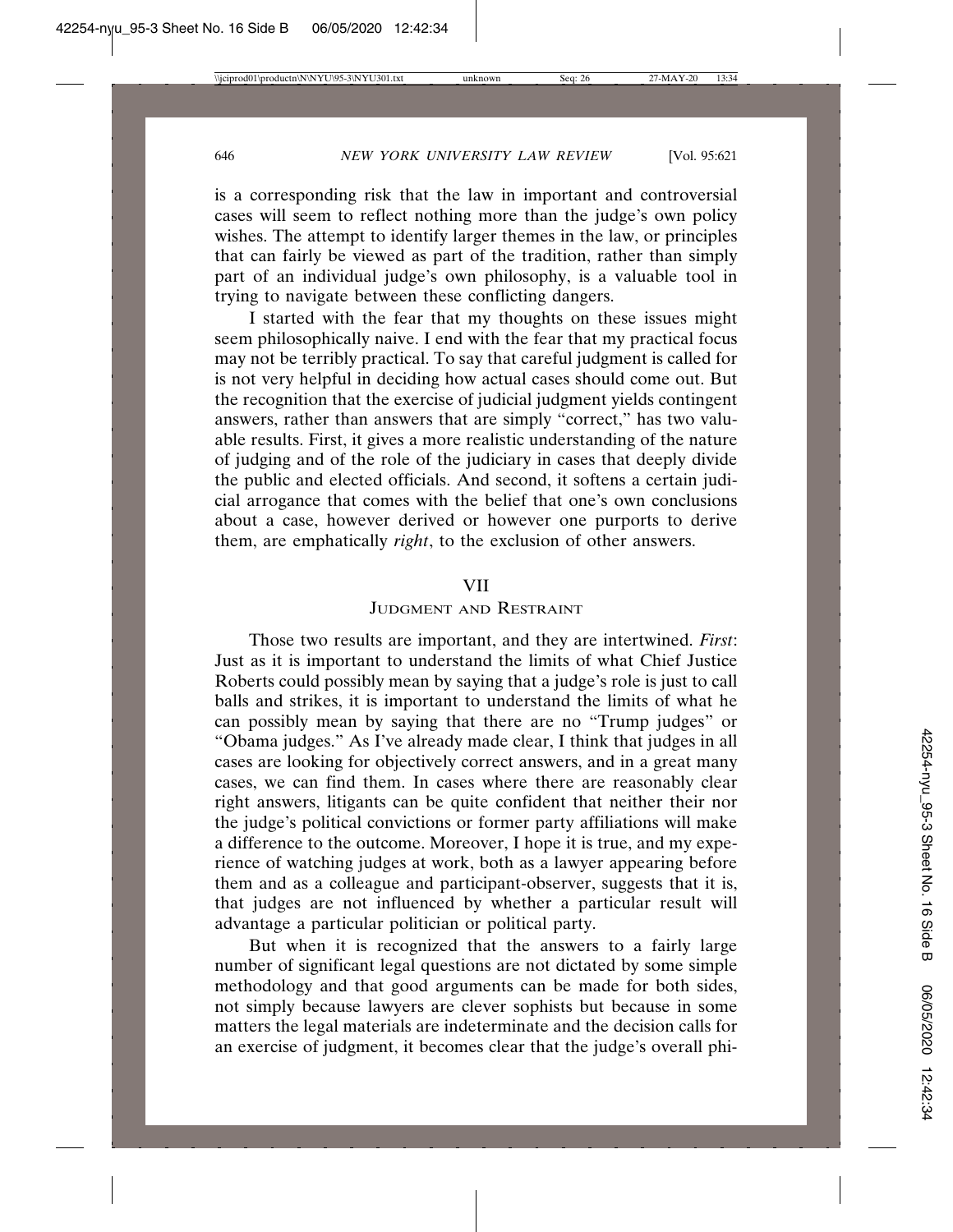losophy can make a great deal of difference. And by a judge's philosophy, I don't mean whether the judge voices a belief in "strict constructionism" or a "living Constitution," or any such slogan. I mean that a judge's sense of justice and political principle will matter.

This is true even at a very mundane level. In ordinary civil cases, of the kind that will rarely if ever get the attention of the Supreme Court, and that are indeed decided by "settled law," there is still considerable room for the exercise of judgment. In the majority of civil cases, judges are called upon to decide whether a complaint states a claim for relief, and at a later stage of the case, whether there are genuine issues of material fact for a jury to decide. The drafters of the Federal Rules of Civil Procedure in the 1930s saw a very limited role for these procedural mechanisms—the motion to dismiss under Rule 12(b)(6) for failure to state a claim, and the Rule 56 motion for summary judgment. The former was intended for cases that presented only an issue of law because the facts were essentially agreed upon, and the latter for cases in which, after wide ranging discovery, one side could identify no evidence that would permit a jury to decide the case its way. But the pressure of expanding caseloads led the Supreme Court to expand the role first of summary judgment, in the *Celotex* cases of the 1980s,<sup>49</sup> and then a generation later of the motion to dismiss for failure to state a claim, in *Twombly*<sup>50</sup> and *Iqbal*. 51 Today deciding these motions too is a matter of judgment and discretion. Deciding whether a complaint contains "sufficient factual allegations to be plausible" is very different than deciding merely whether a complaint alleges in general terms a legal claim. Deciding whether a reasonable jury can make a fact finding on a particular cold record is very different from deciding whether there is simply no evidence to support one acknowledged element of a plaintiff's claim. These are now judgment calls, and where there is judgment to be applied, reasonable people can more easily disagree.

On such questions, judges who are generally skeptical of whether the value of litigation exceed its costs will surely apply the standard differently in particular cases than judges who believe that litigants should generally have their "day in court." Thus, more open-ended standards for deciding pretrial dispositive motions are likely to generate different outcomes depending on whether the judges are appointed by Democrats or Republicans. And what is true in these

<sup>49</sup> *See* Celotex Corp. v. Catrett, 477 U.S. 317, 327 (1986); Anderson v. Liberty Lobby, Inc., 477 U.S. 242, 244, 257 (1986); Matsushita Elec. Indus. Co. v. Zenith Radio Corp., 475 U.S. 574, 595 (1986).

<sup>50</sup> *See* Bell Atl. Corp. v. Twombly, 550 U.S. 544, 556 (2007).

<sup>51</sup> *See* Ashcroft v. Iqbal, 556 U.S. 662, 678–79 (2009).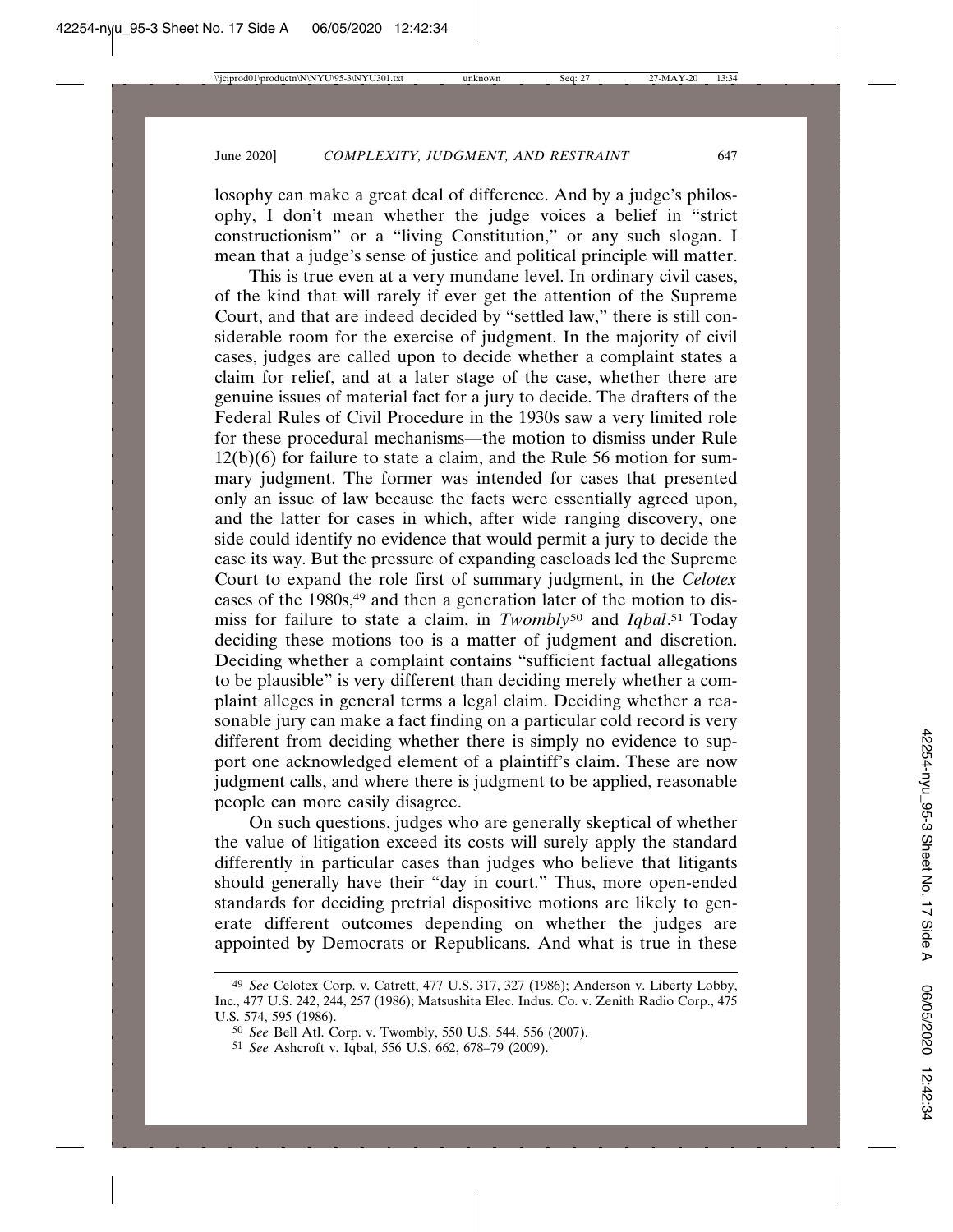mundane applications is true in deciding large and controversial questions of statutory interpretation or constitutional law.

That is not a terrible thing. Nor is it terrible that judges with different substantive political philosophies are likely to see close judgment calls about the meanings of statutes and constitutional provisions differently. That is a feature of the system, not a bug. It is what makes Alexander Bickel's famed "[c]ounter-[m]ajoritarian difficulty"52 less of a bogey than it was painted: Because judges are appointed through a political process that vets their ideas and principles as well as their lawyerly skills, over time the public will have its way, and a Supreme Court that is consistently at odds with the values of the people will change, over time, with the results of democratic elections. If there were no such thing as "Reagan judges" or "Roosevelt judges," the body of Supreme Court case law would look decidedly different than it does.

*Second*: A recognition that the appointment of judges has, and is intended to have, political effects, and that the open texture of at least an important subset of legal rules opens the door to varying interpretations of texts and precedents, should temper the views of both politicians and judges. That understanding might help the public, the press, and the politicians to learn that judicial decisionmaking is not a matter of one side following a legitimate judicial philosophy and the other being unscrupulous or hypocritical. It's simply that differences over the proper construction of legal materials are inevitable and that the "judges' own values," in some sense of that phrase, will play a role in deciding hard cases. In this area as in many others, damping down the rhetoric would be healthy.

That recognition should also lead to a measure of what has been called judicial restraint. As Professor Bickel taught, the openness of legal reasoning suggests that the proper exercise of judicial judgment calls for judges to be cautious about their use of the Constitution and I would add, about their interpretation of statutes, and their application of legal standards calling for the exercise of discretion as well.53 I can hear skeptics saying, "aha, liberal judges, politicians, and editorialists have discovered the virtues of judicial restraint now that they do not have a majority on the Supreme Court." There is no doubt some truth to this, just as there is truth to the reciprocal charge that former advocates of judicial restraint seem perfectly happy to have

<sup>52</sup> ALEXANDER M. BICKEL, THE LEAST DANGEROUS BRANCH: THE SUPREME COURT AT THE BAR OF POLITICS 16–17 (1962) (describing judicial review as "a countermajoritarian force in our system" because judges constitute an unrepresentative minority).

<sup>53</sup> *Id.* at 73–75, 96 (criticizing judicial review when judges view their roles as "find[ing] law" from a "self-applying Constitution" as opposed to making law).